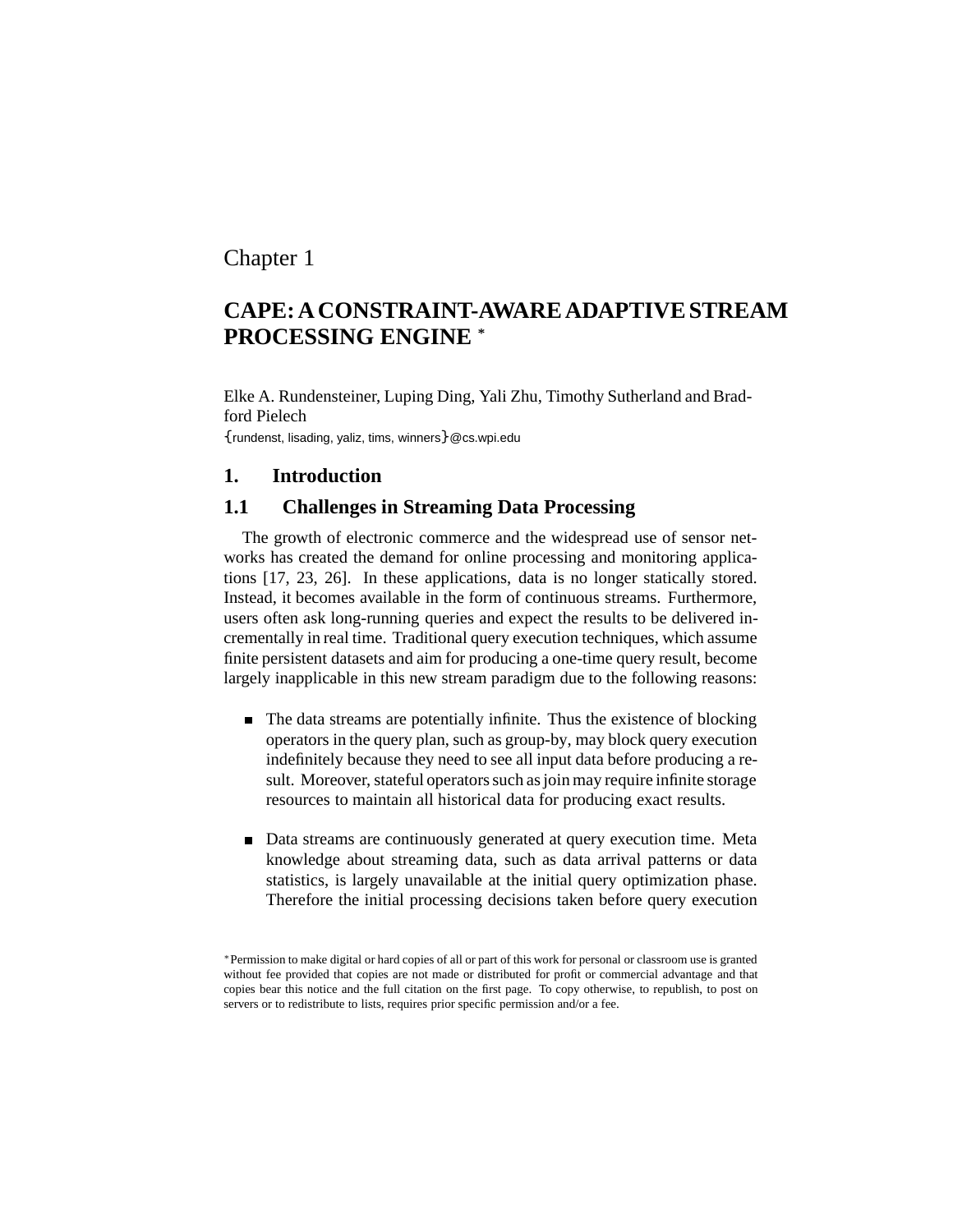commences, including the query plan structure, operator execution algorithm and operator scheduling strategy, may not be optimal.

Stream environments are usually highly dynamic. For example, the data  $\blacksquare$ arrival rates may fluctuate dramatically. Moreover, as other queries are registered into or removed from the system, the computing resources available for processing may vary greatly. Hence an optimal query plan may become sub-optimal as it proceeds, requiring run-time query plan restructuring and in some cases even across-machine plan redistribution.

It is apparent that novel strategies must be found to tackle the evaluation of continuous queries in such highly dynamic stream environments. In particular, this raises the need to offer adaptive services at all levels of query processing. The challenge is to cope with the variations in both stream environment and system resources, while still guaranteeing the precision and the timeliness of the query result. This is exactly the challenge that the stream processing system introduced in this chapter, named CAPE (for**C**onstraint-Aware**A**daptive Stream **P**rocessing **E**ngine) [21], tackles.

### **1.2 State-of-the-Art Stream Processing Systems**

Many existing stream processing systems have begun to investigate various aspects of adaptive query execution. STREAM [20] for instance applies runtime modification of memory allocation and supports memory-minimizing operator scheduling policies such as Chain [3]. Aurora [1] supports flexible scheduling of operators via its Train scheduling technique [8]. It also employs the load shedding when an overload is detected. In [7], they point towards ideas for developing a distributed version of the Aurora and Medusa systems, including fault tolerance, distribution and load balancing. TelegraphCQ [6] provides a very fine-grained adaptivity by routing each tuple individually through its network of operators. While offering maximal flexibility, this comes with the overhead of having to manage the query path taken on an individual tuple basis and of having to recompute intermediate results.

These systems also consider the constraint-exploiting query optimization, in particular, they all incorporate various forms of sliding window semantics to bound the state of stateful operators. In addition, the STREAM system also exploits static k-constraints to reduce the resource requirements [4]. However, none of these systems considers punctuations which can be used to model both static and dynamic constraints in the stream context. Further optimization opportunities enabled by the interactions between different types of constraints are also not found in these systems.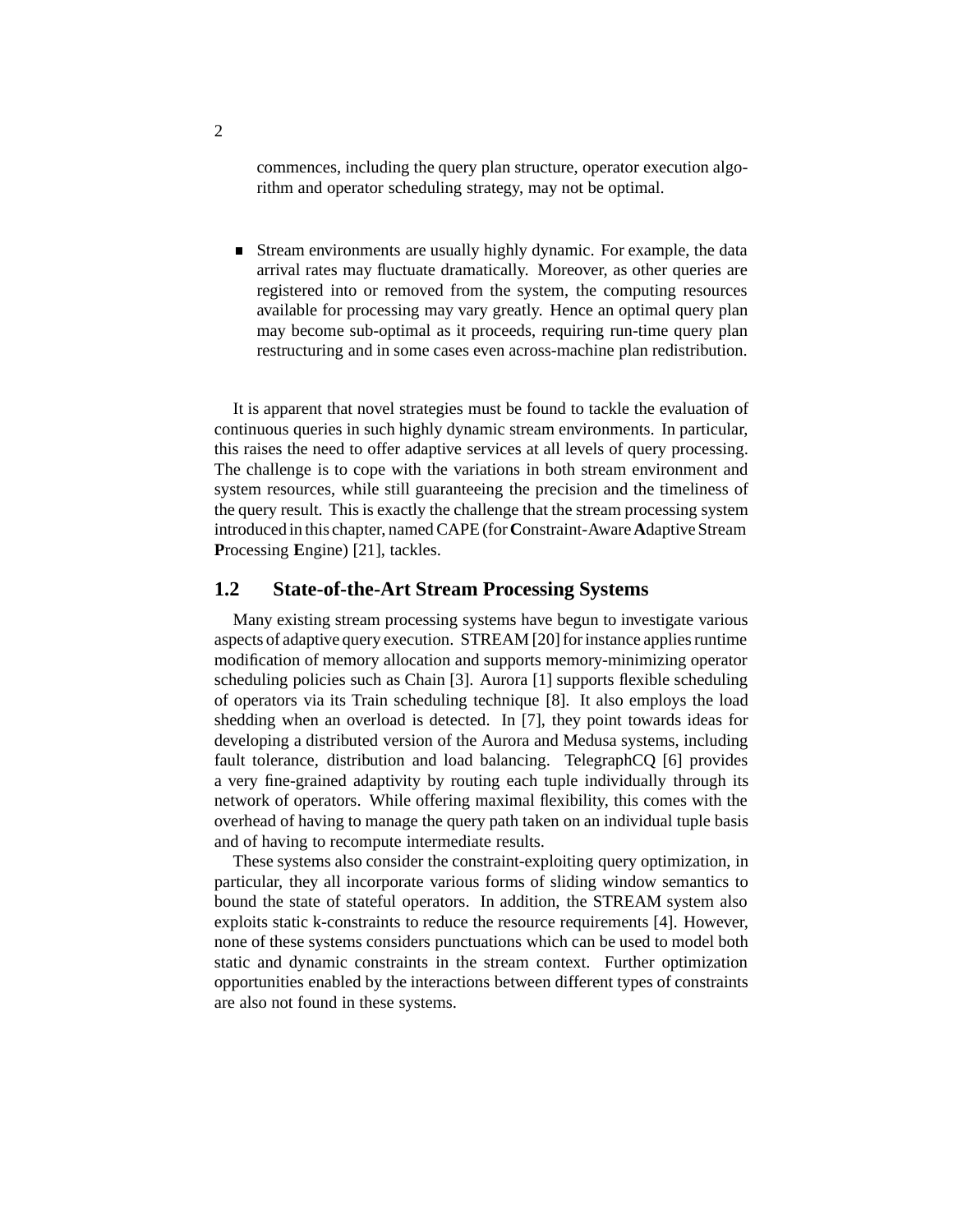### **1.3 CAPE: Adaptivity and Constraint Exploitation**

In this chapter, we will describe CAPE, a **C**onstraint-Aware **A**daptive Stream **P**rocessing **E**ngine [21], that we have developed to effectively evaluate continuous queries in highly dynamic stream environments. CAPE adopts a novel architecture that offers highly adaptive services at all levels of query processing, including reactive operator execution, adaptive operator scheduling, runtime query plan restructuring and across-machine plan redistribution. In addition, unlike other systems that under resource limitation duress load shedding and thus affect the accuracy of the query result [1], CAPE instead focuses on maximally serving precise results by incorporating optimizations enabled by a variety of constraints. For instance, the CAPE operators are designed to exploit dynamic constraints such as punctuations [11, 26] in combination with time-based constraints such as sliding windows [5, 15, 16, 20] to shrink the runtime state and to produce early partial results.

This chapter now describes four core services in CAPE that are constraintexploiting and highly adaptive in nature:

- The *constraint-exploiting reactive query operators* exploit constraints to reduce resource requirements and to improve the response time. These operators employ an adaptive execution logic to react to the varying stream environment.
- The *introspective execution scheduling framework* adaptively selects one algorithm from a pool of scheduling algorithms that helps the query to best meet the optimization objectives.
- The *online query plan reoptimization and migration* restructures the query plan at runtime to continuously converge to the best possible route that input data goes through.
- The *adaptive query plan distribution framework* balances the query processing workload among a cluster of machines so to maximally exploit available CPU and memory resources.

We introduce the CAPE system in Section 2. The design of the CAPE query operators is described in Section 3. Sections 4, 5 and 6 present our solutions for operator scheduling, online plan reoptimization and migration, and plan distribution respectively. Finally, we conclude this chapter in Section 7.

### **2. CAPE System Overview**

CAPE embeds novel adaptation techniques for tuning different levels of query evaluation, ranging from intra-operator execution, operator scheduling, query plan structuring, to plan distribution. Each level of adaptation is able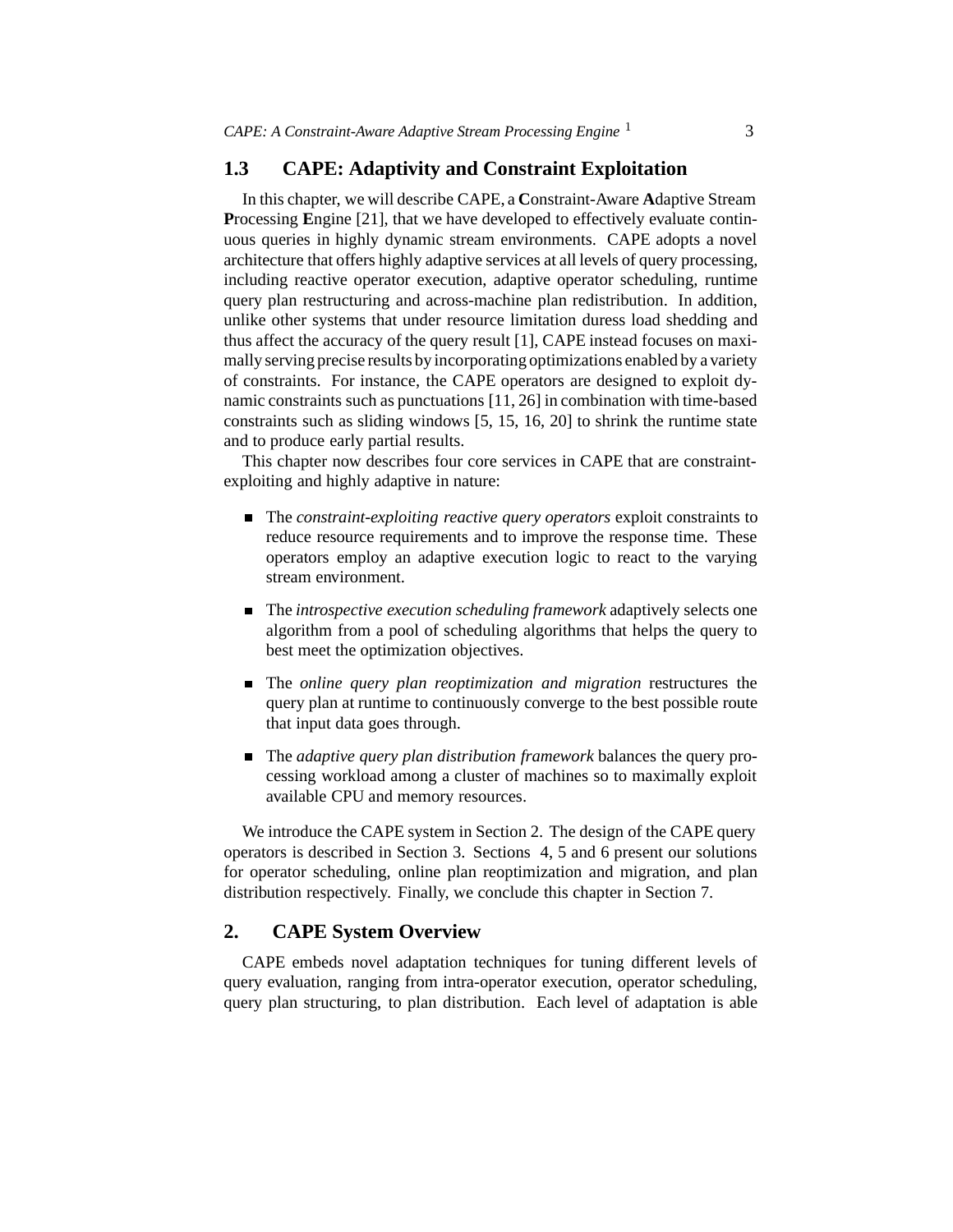to yield maximally optimized performance in certain situations by working on their own. However, none of them is able to handle all kinds of variations that may occur in a stream environment. In addition, the improper use of all levels of adaptation may cause either optimization counteraction or oscillating re-optimizations, which should both be avoided. Hence an important task is to coordinate different levels of adaptations, guiding them to function properly on their own and also to cooperate with each other in a well-regulated manner. CAPE not only incorporates novel adaptation strategies for all aspects of continuous query evaluation, but more importantly, it employs a well-designed mechanism for coordinating different levels of adaptation.



*Figure 1.1.* CAPE System Architecture.

In the system architecture depicted in Figure 1.1, the key adaptive components are Operator Configurator, Operator Scheduler, Plan Reoptimizer and Distribution Manager. Once the Execution Engine starts executing the query plan, the QoS (Quality of Service) Inspector will regularly collect statistics from the Execution Engine at each sampling point. All the above four adaptive components then use these statistics along with QoS specifications to determine if they need to adjust their behavior.

To synchronize adaptations at all levels, we have designed a *heterogeneousgrained adaptation schema*. Since these adaptations deal with dissimilar runtime situations and have different overheads, they are invoked in CAPE under different frequencies and conditions. The current adaptation components in CAPE and the granularities of adaption are shown in Figure 1.2, with the adap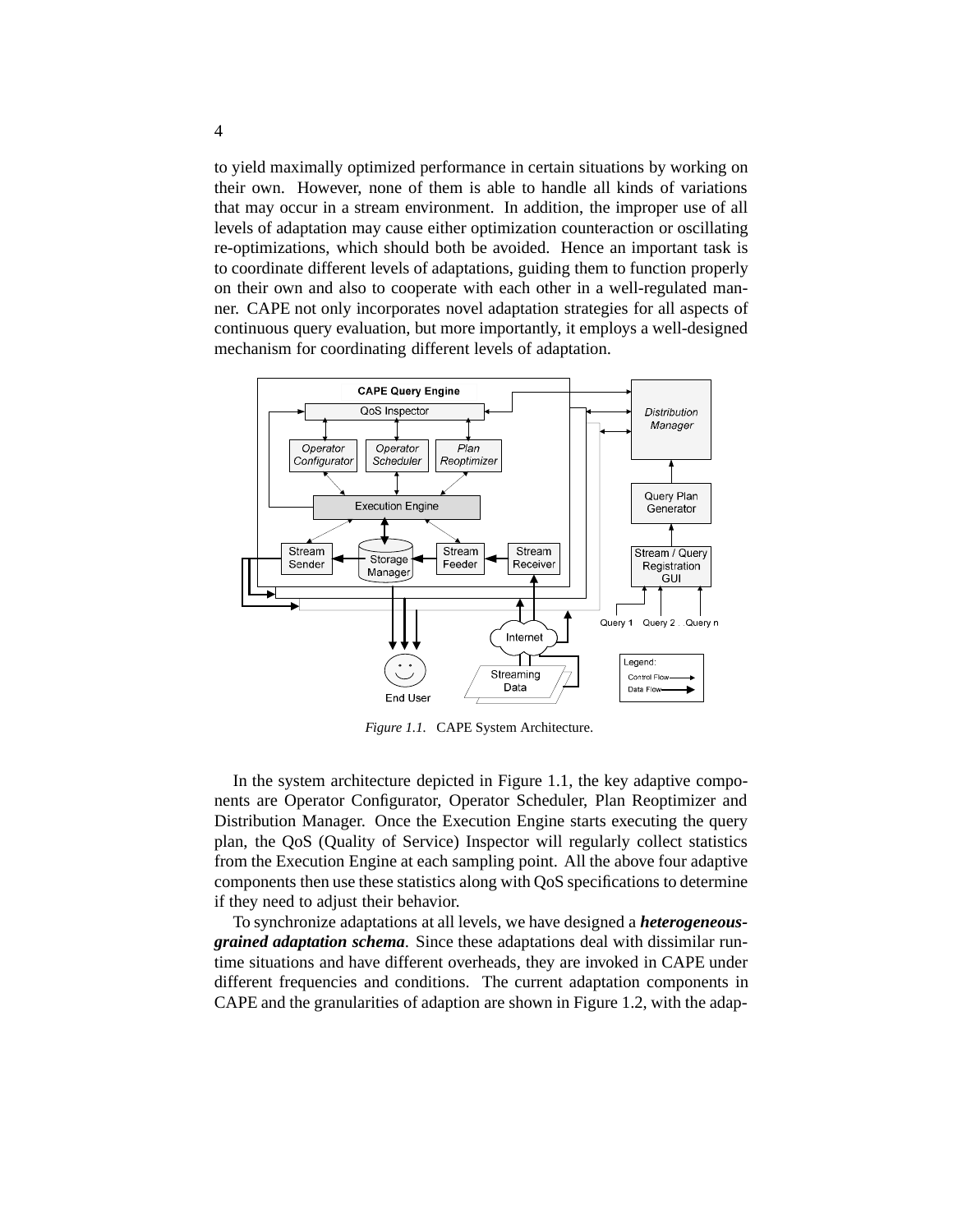tion interval increasing as we go from the inner to the outer layers of the onion shape.



*Figure 1.2.* Heterogeneous-grained Adaptation Schema

The intra-operator adaptation incurs the lowest overhead so that it functions within an operator's execution time slot. Our event-driven intra-operator scheduling mechanism enables the operators, especially the stateful and blocking ones, to adjust their execution at runtime through the Operator Configurator. The Operator Scheduler is able to adjust the operator processing order after a run of a single operator or a group of operators, called a scheduling unit. After a scheduling unit finishes its work, the scheduler will check the QoS metrics for the operators and decide which operator to run next or even switch to a better scheduling strategy. This is a novel feature unique to our system. The Plan Reoptimizer will wait for the completion of several scheduling units and then check the QoS metrics for the entire query plan residing on its local machine to decide whether to restructure the plan. The Distribution Manager, which potentially incorporates the highest costs in comparison with other adaptive components due to across-machine data transfers, is invoked the least frequently, i.e., it is assigned the longest decision making interval. If a particular machine is detected to be overloaded, the Distribution Manager will redistribute one or multiple query plans among the given cluster of machines. While the Plan Reorganizer migrate the old plan to a new plan structure, the Distribution Manager instead migrates a query plan from one machine to another machine.

### **3. Constraint-Exploiting Reactive Query Operators**

As described in Section 1.1, uncertainties may exist in many aspects of a streaming environment, including the data arrival rate, the resource availability, etc. The operators in CAPE are designed to react to such variations by adapting their behavior appropriately [11]. Moreover, these operators exploit various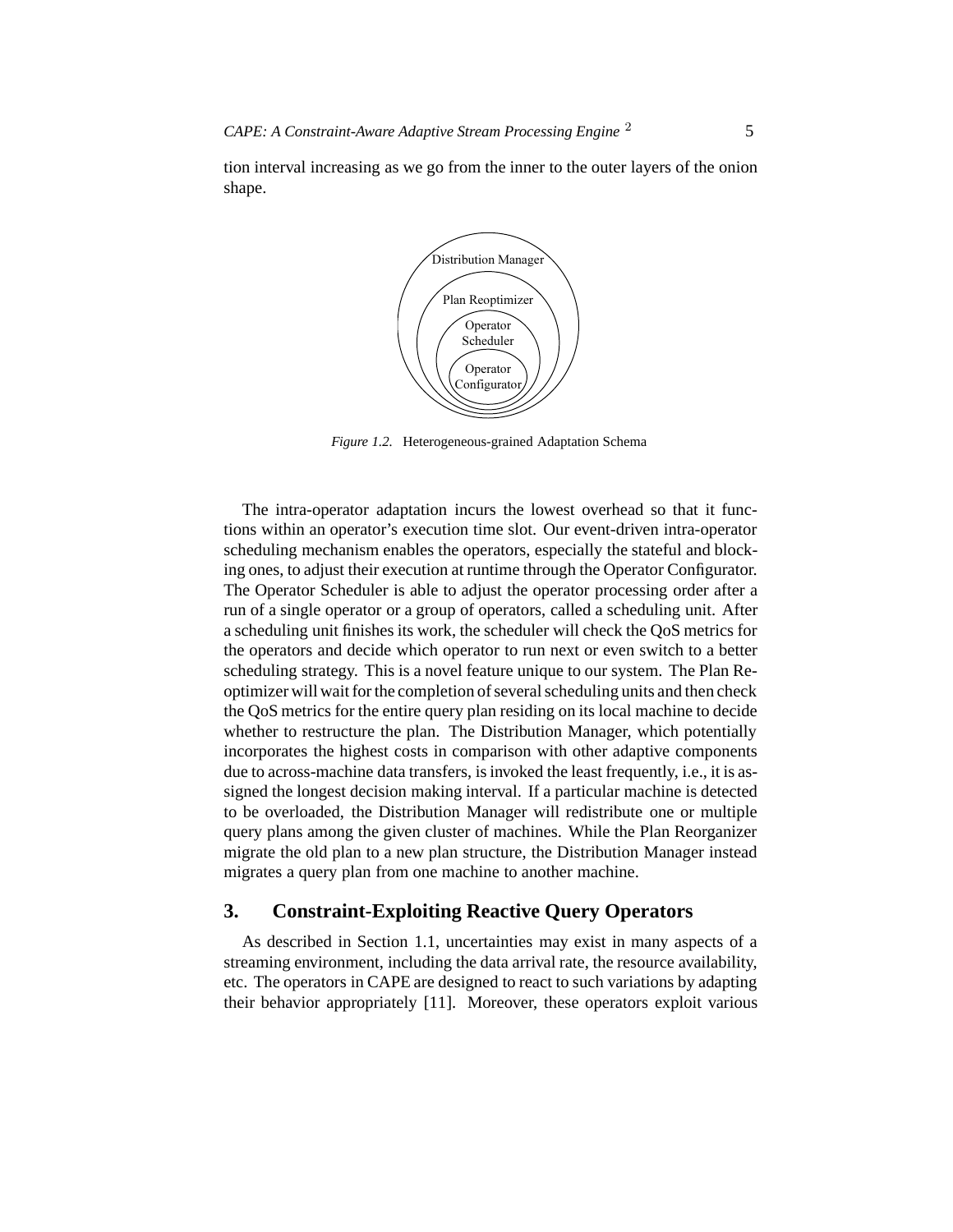constraints to optimize their execution without sacrificing the precision of the query result [12].

In this section we use the design of a join operator as an example to illustrate the optimization principles inherent in the CAPE operator design. We highlight in particular two features unique to CAPE: the adaptive operator execution logic and the exploitation of punctuations.

For clarity of presentation, we use a join over two streams  $S_1 < A$ ,  $B_1 >$  and  $S_2$ <A,  $B_2$ > with the join condition  $S_1$ .A =  $S_2$ .A. The schema of the join result is  $\langle A, B_1, B_2 \rangle$ . We assume that each tuple or punctuation has a timestamp field *TS* that records its arrival time. We also assume that tuples and punctuations in both streams have a global ordering on their timestamp.

### **3.1 Issues with Stream Join Algorithm**

Pipelined join operators have been proposed for delivering early partial results in processing streaming data [14, 19, 27, 29]. These operators build one state per input stream to hold the already-processed data.. As a tuple comes in on one input stream, it is used to *probe* the state of the other input stream. If a match is found, a result is produced. Finally the tuple is *inserted* into the state of its own input stream. In summary, this join algorithm completes the process of each tuple by following the *probe-insert* sequence.

Some issues may arise with this algorithm. As tuples continuously accumulate in the join states, the join may run out of memory. To prevent data loss, part of the state needs to be flushed to disk. This may cause many expensive I/O operations when we try to join new tuples with those tuples on disk. As more data is paged to disk, the join execution will be slowed down significantly. In addition, the join state may potentially consumes infinite storage.

### **3.2 Constraint-Exploiting Join Algorithm**

In most cases it is not necessary to maintain all the historical data in the states. Constraints such as sliding windows [5, 15, 16, 20] or punctuations [11, 26] can be utilized by the join to detect and discard no-longer-needed data from the states. This way the join state can be shrunk in a timely manner, thereby reducing and even eliminating the need of paging data to disk.

We first consider the sliding window, a time-range constraint. Assume that in the join predicate, two time-based windows  $W_1$  and  $W_2$  are specified on streams  $S_1$  and  $S_2$  respectively. A new tuple from  $S_1$  can only be joined with tuples from  $S_2$  that arrived within the last  $W_2$  time units. So can new tuples from  $S<sub>2</sub>$ . Hence the join only needs to keep tuples that have not yet expired from the window. Any new tuple from one stream can be used to remove expired tuples from the other stream. Accordingly, the probe-insert execution logic should be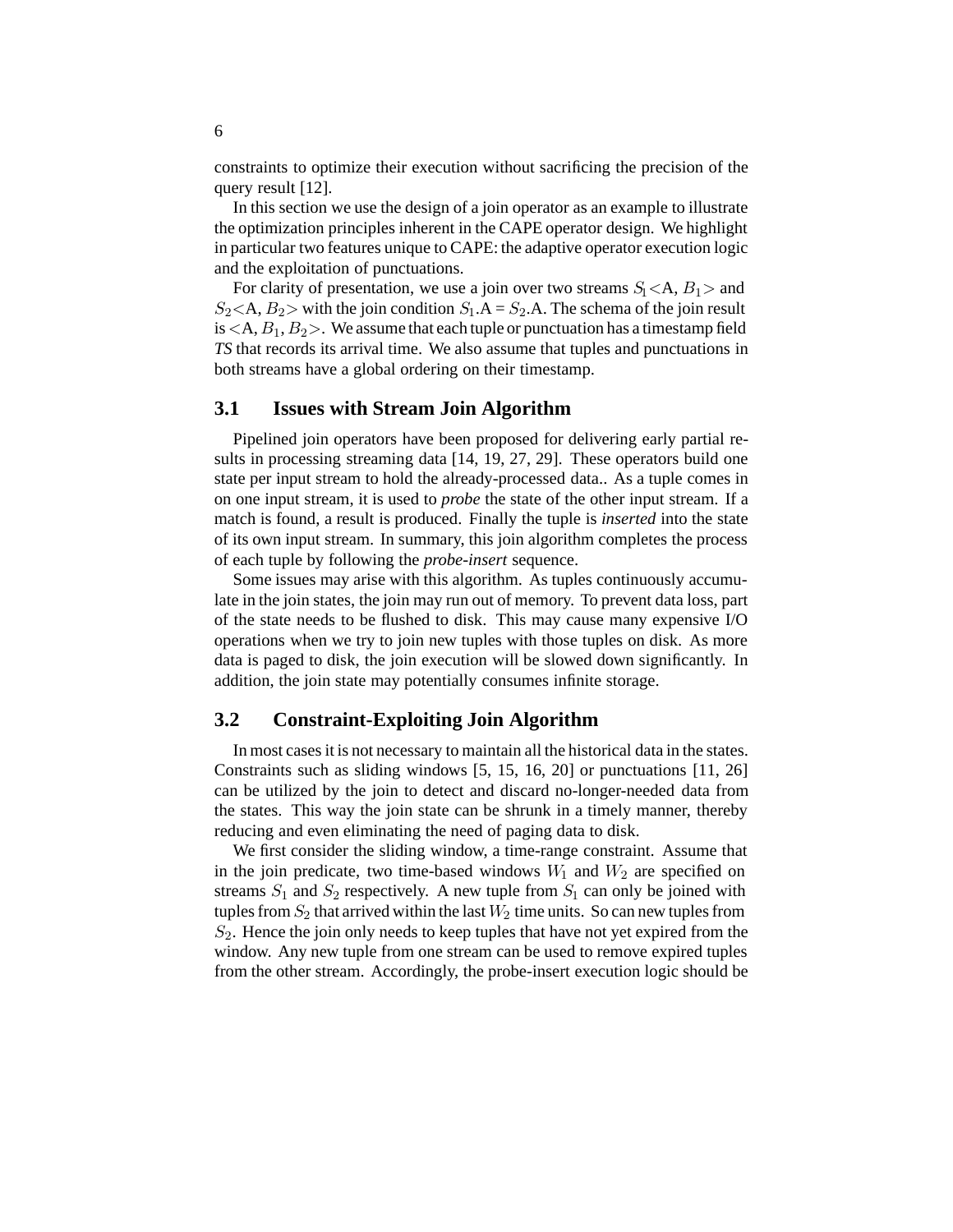extended to add a third operation that *invalidates* tuples based on the sliding window constraints.

Punctuations are value-based constraints embedded inside a data stream. A punctuation in a stream is expressed as an ordered set of patterns, with each pattern corresponding to one attribute of the tuple from this stream. The punctuation semantics define that no tuple that arrives *after* a punctuation will match this punctuation. As the join operator receives a punctuation from one stream, it can then purge all already-processed tuples from the other stream that match this punctuation because these tuples no longer contribute to any future join results. In response, a new operation, namely *purge*, that discards tuples according to punctuations, needs to be added into the join execution logic.

Below we use an example query in an online auction application to briefly illustrate how these constraints are used to optimize the evaluation of this query. As shown in Figure 1.3, in this auction system, the items that are open for auction, the bids placed on the items and the registered users are recorded in the *Item*, *Bid* and *Person* streams respectively. When the open duration for a certain item expires, the auction system can insert a punctuation into the Bid stream to signal the end of bids for that item, e.g., the punctuation  $\langle 1082, *, *, \rangle$ ∗> on item 1082 in the figure. Figure 1.3 also shows a stream query in CQL language [2] and a corresponding query plan. For each person registered with the auction system, this query asks for the count of distinct categories of all the items this person has bid on within 12 hours of his registration time.



*Figure 1.3.* Example Query in Online Auction System.

In the first join (Item  $\bowtie$  Bid) in the query plan, when a punctuation is received from the Bid stream, the tuple with the matching *item id* from the Item stream can be purged because it will no longer join with any future Bid tuples. The second join ( $S_1 \bowtie$  Person) applies a 12-hour window on Person. Tuples from stream  $S_1$  can be used to invalidate expired tuples from the Person stream.

Besides utilizing punctuations to optimize their own execution, the operators can also propagate punctuations to help other operators. In the above example, when a Person tuple moves out of the window, no more join results will be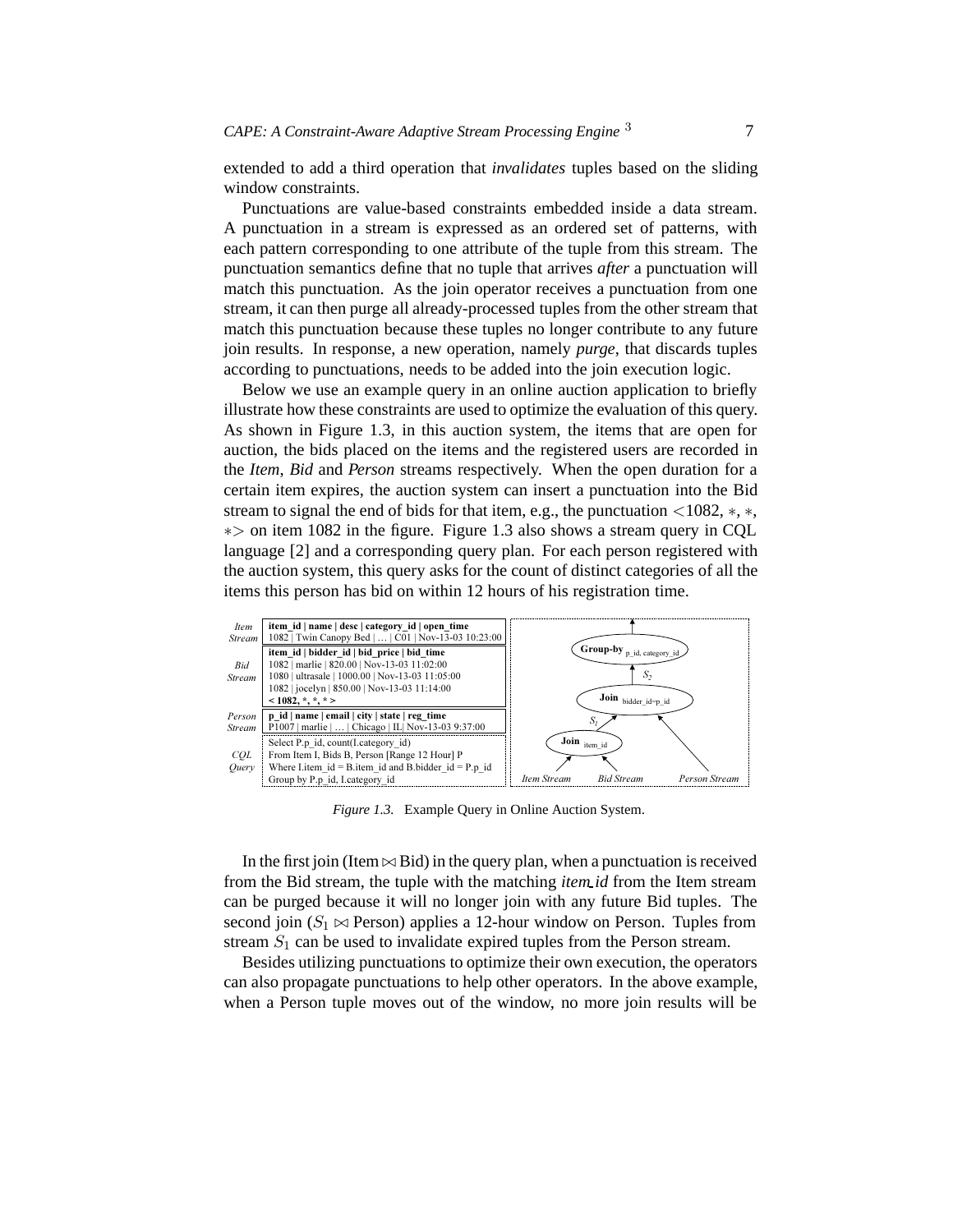produced for this person. A punctuation can then be propagated to trigger the group-by operator to emit a result for this person. This way the group-by operator is able to produce real-time results instead of being blocked indefinitely.

### **3.3 Optimizations Enabled by Combined Constraints**

Either punctuation or sliding window can help shrink the join state. We now show that when they are present simultaneously, further optimizations can be enabled. Such optimizations are not achievable if only one constraint type occurs. We first present a theorem as the foundation of these optimizations.

Theorem 1.1 *Assume* t*i is announced by a punctuation to be the last tuple ever in stream* S*i that has value* a*k for join attribute* A*. Once* t*i expires from the sliding window, no more join results with A=*a*k will be generated thereafter.*

Based on this theorem, we derive a *tuple dropping invariant* for dropping new tuples that won't contribute to the join result. This further reduces the join workload without compromising the precision of the join result.

Definition 1.2 **(Tuple Dropping Invariant.)** *Let* t*i be the last tuple from stream* S*i that ever contains value* a*k for the join attribute A and let latestTS be the timestamp of the latest tuple being processed thus far. Drop tuple* t *j from*  $s$ *tream*  $S_j$  ( $j \neq i$ ) if  $t_i$ *.TS*  $\leq$  *latestTS* -  $W_i$  *and*  $t_j$ *.A* =  $t_i$ *.A and*  $t_j$ *.TS*  $\geq$  *latestTS.* 



*Figure 1.4.* Dropping Tuples Based on Constraints.

Figure 1.4 shows an example of applying the tuple dropping invariant. The last tuple with join value 8 in stream  $S_2$  expires from the window at time T. Hence, the tuple dropping invariant is satisfied. In the figure, four tuples in stream  $S_1$  are shown to have join value 8. Three of them arrived before time T so that they have joined with the matching tuples from  $S<sub>1</sub>$  and have been purged by the purge operation. Another tuple with this join value is arriving after time T. This tuple can then be dropped with no need to be processed based on the tuple dropping invariant.

Now we consider how the combined constraints assist the punctuation propagation in the join operator. Assume the join receives a punctuation  $\langle a_1, * \rangle$ from  $S_1$ , which declares that no more tuples from  $S_1$  will have value  $a_1$  for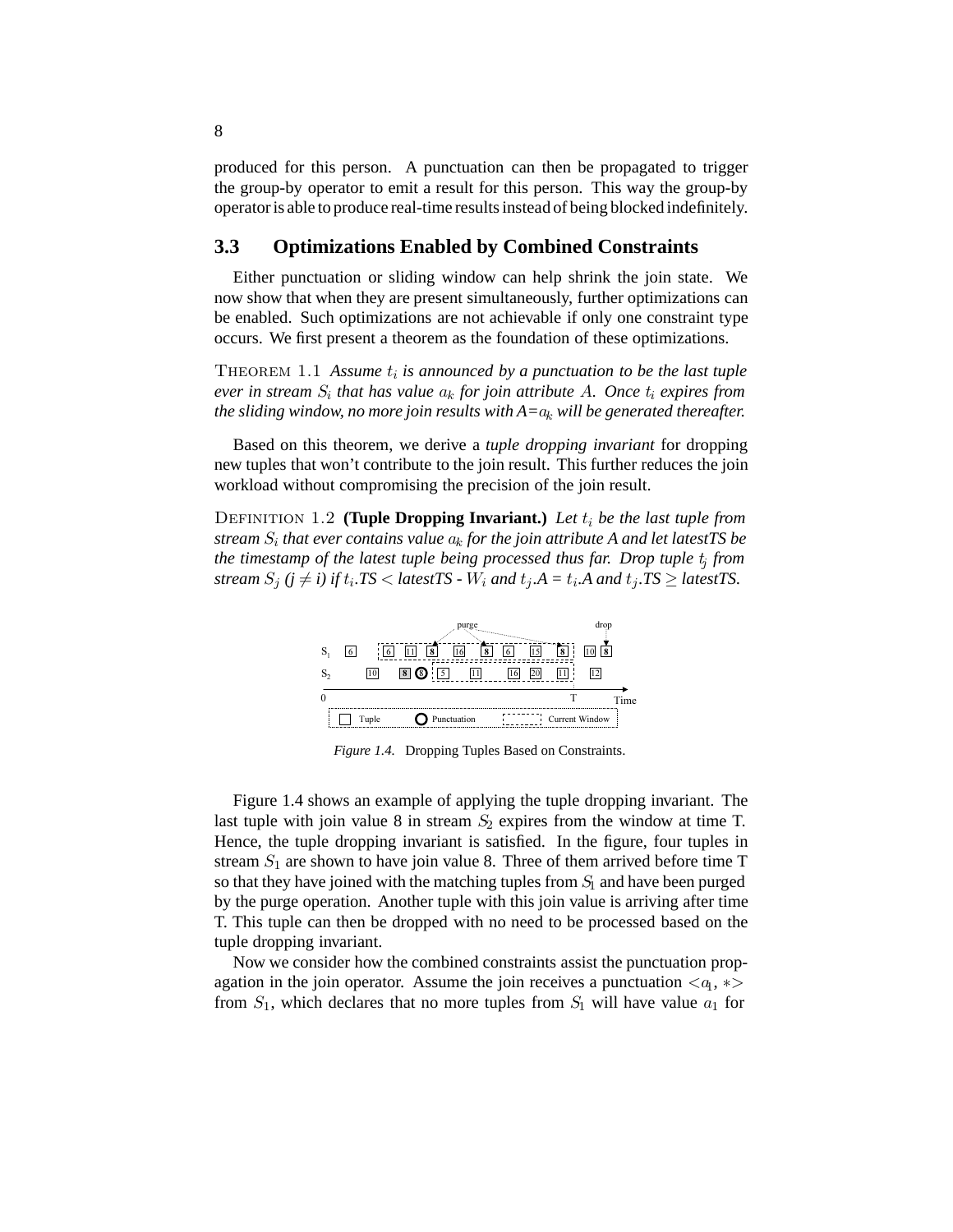attribute A. The join, however, may not be able to immediately output a punctuation  $\langle a_1, *, * \rangle$  because tuples with A= $a_1$  are still potentially coming from  $S_2$ . This may render future results with  $A=a_1$ . Only when the join state contains no tuple with  $A=a_1$  from stream  $S_1$ , we can safely output this punctuation.

We observe that without sliding window, we can only propagate punctuations in a very restrictive case, i.e., punctuations are specified on the join attribute. When the punctuation on a certain join value has been received from both streams, we know that all results with this join value have been produced. The join is then able to propagate this punctuation.

In the presence of both punctuations and sliding windows, a more efficient propagation strategy can be achieved in the *invalidation* operation of the join algorithm. As we invalidate expired tuples from the window, we also invalidate punctuations. When a punctuation from one stream moves out of the window, all tuples from this stream that match this punctuation must have all expired from the window. Therefore the propagation condition is satisfied and this punctuation becomes propagable. Also note that the punctuations propagated by this strategy are not necessary to be on the join attribute.

### **3.4 Adaptive Component-Based Execution Logic**

As described in Section 3.2, the join algorithm may involve numerous tasks: (1) *memory join*, which probes in-memory join state using a new tuple and produces results for any matches, (2) *state relocation*, that moves part of the inmemory state to disk when running out of memory, (3) *disk join*, that retrieves data from disk into memory for join processing, (4) *purge*, that purges no-longeruseful data from the state according to punctuations, and (5) *invalidation*, that removes expired tuples from the state based on the sliding window.

The frequencies of executing each of these tasks may be rather different due to performance considerations. Memory join is executed as long as new tuples are ready to be processed. This guarantees the join result to be delivered as soon as possible. State relocation is applied only when the memory limit is reached. This way the I/O operations are reduced to a minimum. Disk join also involves I/O operations. Hence it is scheduled only when the memory join cannot proceed due to the delays in data delivery. The purge incurs overhead in searching for tuples that satisfy the purge invariant. Depending on how frequently the punctuations arrive, we may choose to run the purge task after receiving a certain number of punctuations (*purge threshold*) or when the memory usage reaches the limit. Similarly, the invalidation task also incurs overhead in searching for expired tuples. We may decide to conduct this task after processing a certain number of new tuples (*invalidation threshold*).

Due to the dynamic nature of the streaming environment, the threshold associated with these tasks may vary over time. For example, as other queries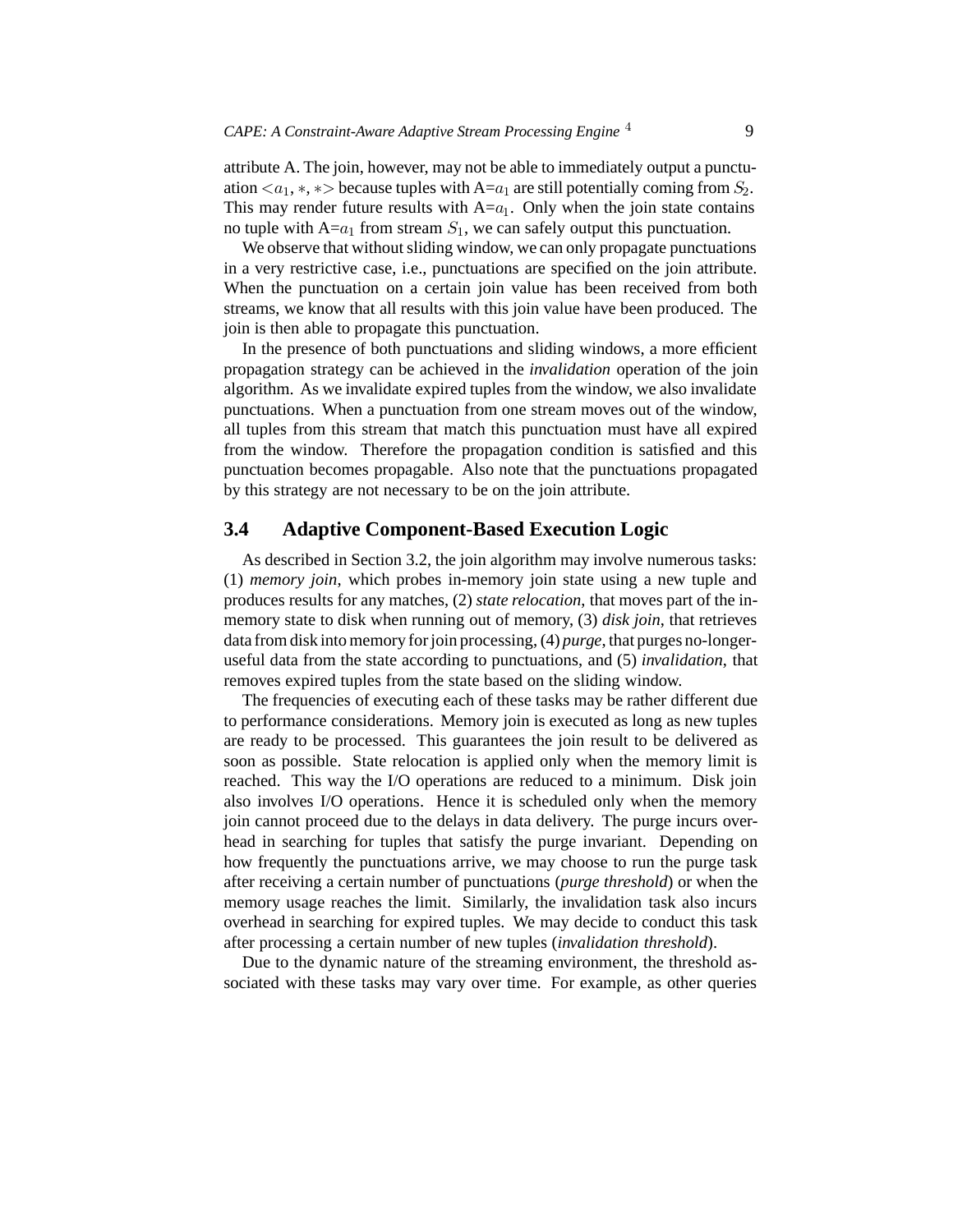enter and leave the system, the memory limit of a operator may be decreased and increased accordingly. The traditional join algorithm that follows a fixed sequence of operations is inappropriate for achieving such fine-tuned execution logic. In response, we have devised a component-based adaptive join algorithm to cope with the dynamic streaming environment. For this algorithm, we design five components for accomplishing the five tasks listed above. We also employ an *event-driven* framework to adaptively schedule these components according to certain changes that may affect the performance of the operator.

As shown in Figure 1.5, the memory join is scheduled as long as new tuples are ready to be processed. Meanwhile, an *event generator* monitors a variety of runtime parameters that serve as the component triggering conditions. These parameters include the memory usage of the join state, the number of punctuations that arrived since the last purge, etc. When a parameter reaches the corresponding threshold, e.g., when the memory usage reaches the *memory limit*, a corresponding event will be invoked. Then the memory join is suspended and the registered listener to the invoked event, i.e., one of the components, will be scheduled to run. After the listener finishes its work, the memory join will be resumed. We have defined the following events for the join operator:



*Figure 1.5.* Adaptive Component-Based Join Execution Logic.

- 1 *StreamEmpty* signals that both input streams currently contain no tuple.
- 2 *PurgeThresholdReached* signals that the number of unprocessed punctuations has reached the *purge threshold*.
- 3 *MemoryLimitReached* signals the memory used by the join state has reached the *memory limit*.
- 4 *InvalidationThresholdReached* signals that the number of newly-processed tuples since the last invalidation has reached the *invalidation threshold*.

The join operator maintains an *event-listener registry*. Each entry in the registry lists the event being generated, additional conditions to be checked and the listener (component) which will be executed to handle the event. The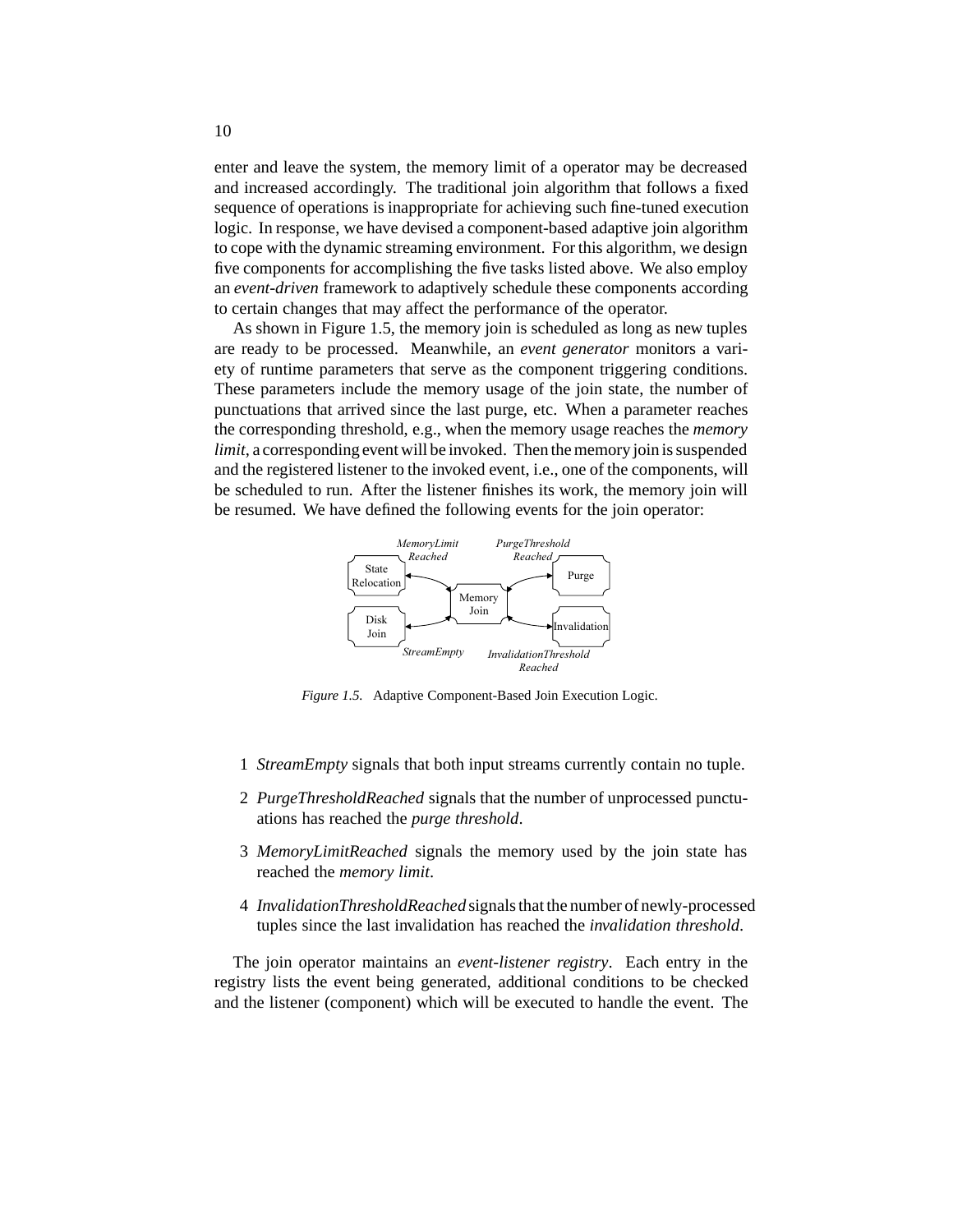| Events                | Conditions                             | Listeners               |
|-----------------------|----------------------------------------|-------------------------|
| StreamEmpty           | Activation threshold: 70%.             | Disk Join               |
| PurgeThresholdReached | None.                                  | Purge                   |
| MemoryLimitReached    | There exist unprocessed punctuations.  | Purge                   |
| MemoryLimitReached    | There are no unprocessed punctuations. | <b>State Relocation</b> |

*Table 1.1.* Example Event-Listener Registry.

registry is initiated at the static query optimization phase and can be updated at runtime. The thresholds used for invoking the events are specified in the *event generator*. They can be changed at runtime. Table 1.1 shows an example registry for a join with no sliding window applied. Hence, no entry in the registry corresponds to the invalidation component.

### **3.5 Summary of Performance Evaluation**

From our experimental study on the join operator in CAPE [11, 12], we have obtained the following observations:

- $\blacksquare$  By only exploiting punctuations, in the best case the join state consumes nearly constant memory. The shrinkage in state also helps improve the tuple output rate of the join operator because the probe operation can now be done more efficiently.
- $\blacksquare$  In terms of the sliding window join, if the window contains a large amount of tuples, by in addition exploiting punctuations, the memory consumption of the join state is further reduced and the tuple output rate increases accordingly due to the tuple dropping.
- The adaptive execution logic enables the join operator to continue outputting results even when the data delivery experiences temporary delay. In addition, the appropriate purge threshold and invalidation threshold settings help the join operator to achieve a good balancing between the memory overhead and the tuple output rate.

### **4. Adaptive Execution Scheduling**

Rather than randomly select operators to execute or leave such execution ordering up to the underlying operating system, stream processing systems aim to have fine-grained control over the query execution process. In response, scheduling algorithms are being designed that decide on the order in which the operators are executed. They target specific optimization goals, such as increasing the output rate or reducing the memory usage.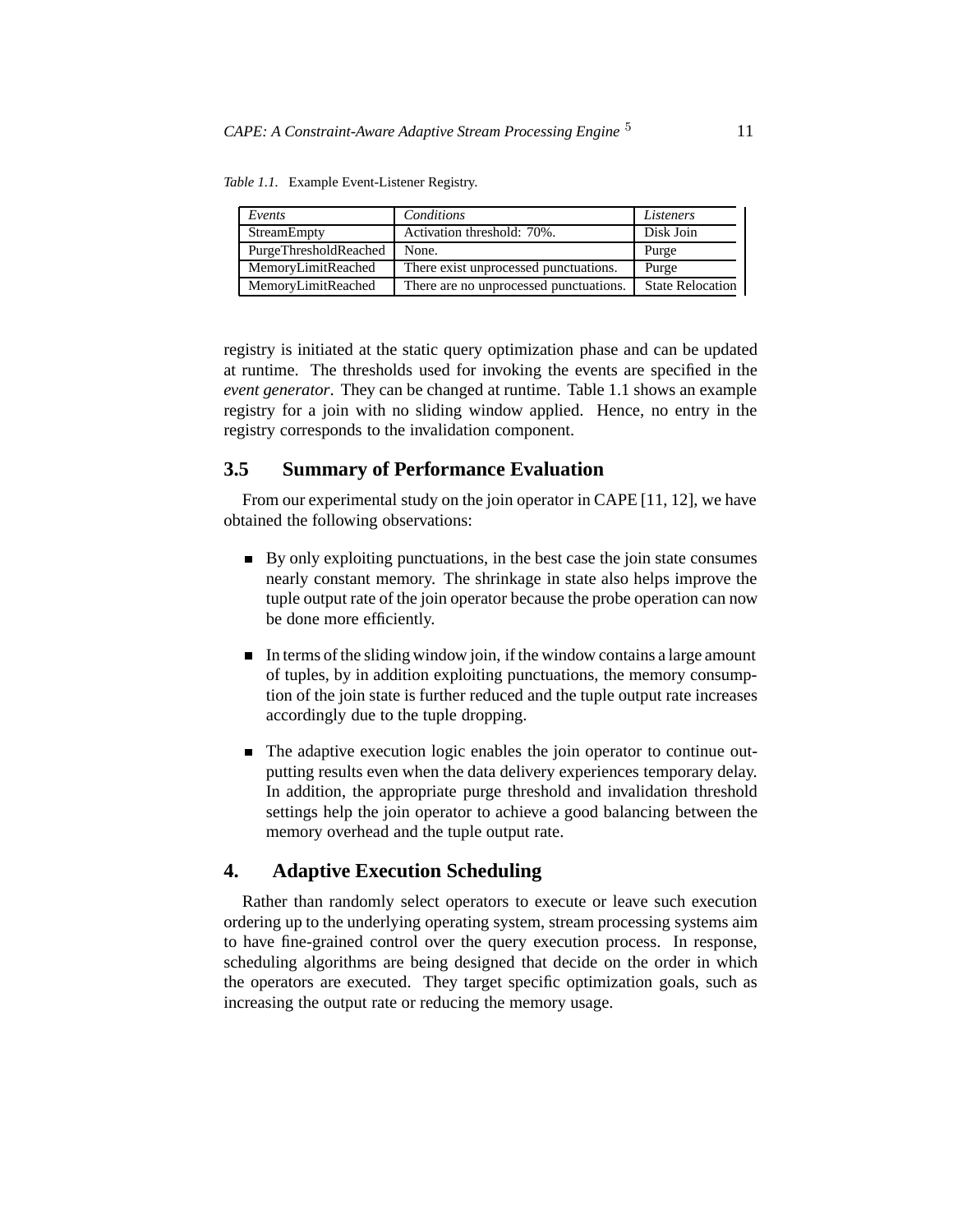#### **4.1 State-of-the-Art Operator Scheduling**

Current stream processing systems initially employed traditional scheduling algorithms borrowed from the realm of operating systems [9, 30], such as Round-Robin and FIFO. More recently, customized algorithms designed specifically for continuous query evaluation have been proposed, including Chain [3] in STREAM and Train [8] in Aurora. The Chain scheduling strategy is designed with the goal of minimizing intermediate queue sizes, thereby minimizing the memory overhead. However, it is not targeting at meeting other Quality of Service (QoS) requirements. The Train scheduling algorithms, four in total, are variations each tuned for a particular QoS criterion.

We have experimentally compared these popular algorithms under a variety of stream workloads within the CAPE testbed. This experimental study [24] reveals that each of these algorithms is good at improving the system performance in one specific manner, e.g., Chain for reducing memory usage and FIFO for increasing the result output rate. Thus, even though many scheduling algorithms exist in the literature, there is no one algorithm that a system can utilize to satisfy the diversity of system requirements common to stream systems. In other words, it is difficult to design a scheduling algorithm that always functions effectively even when experiencing a wide variety of changing conditions, including changing QoS requirements, the addition of new queries or runtime query plan reoptimization (See Section 5).

The existing stream systems usually select one scheduling algorithm at the beginning of the query execution and then stick with it. This overlooks the fact that as the stream environment experiences changes, the initially optimal scheduling algorithm may become sub-optimal over time. One possible solution to this dilemma may be to put a human administrator in charge of the decision on selecting scheduling algorithms. However, it is often impossible for an administrator to know a priori which scheduling algorithm to pick, or more challenging even which algorithm to turn on or off at runtime based on the behavior of the system. It is exactly this issue of automating the scheduling algorithm selection that we address in CAPE.

#### **4.2 The ASSA Framework**

We have designed a framework for the *Adaptive Selection of Scheduling Algorithms* (ASSA for short) [24]. The ASSA architecture is depicted in Figure 1.6. ASSA is equipped with a library of scheduling algorithms, ranging from well established ones like Round Robin and FIFO to recently proposed ones like Chain and Train. As new scheduling algorithms are developed, they can easily be plugged into this library.

In a nutshell, having several algorithms at its avail with each targeting different QoS requirements, the *Strategy Selector* dynamically selects one scheduling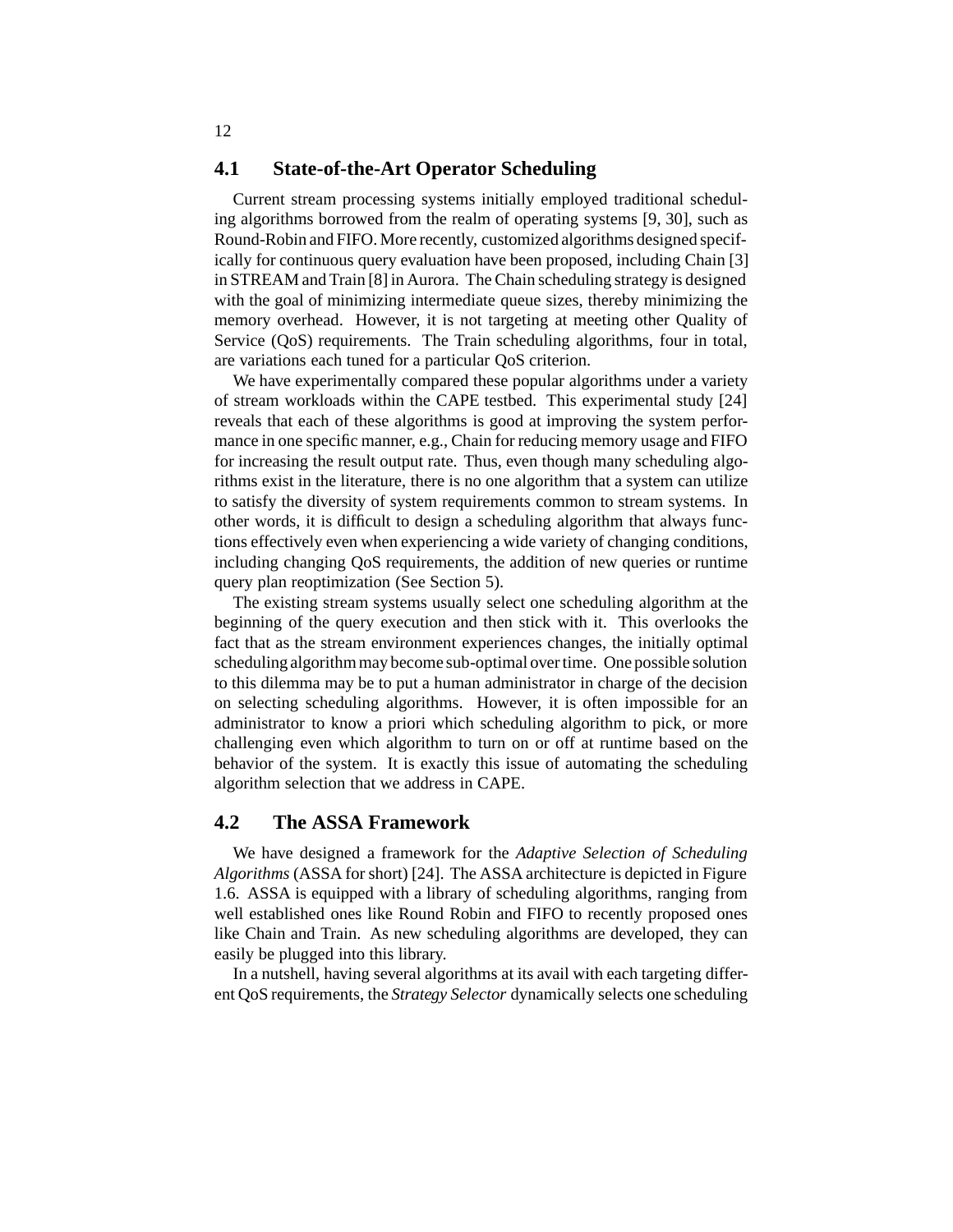

*Figure 1.6.* Architecture of ASSA Scheduler.

algorithm from the library for scheduling the execution of the operators in a plan. For this, the *Performance Monitor* must establish some measures by which the algorithms can be compared and ranked in terms of their expected effectiveness. ASSA learns about the impact of each algorithm on the query system by observing how well each algorithm has done thus far during execution. This learned knowledge is encoded into a score for each algorithm.

The *Strategy Selector* then utilizes those learned scores to guide the selection of the candidate algorithm. It applies a lightweight *Adaptive Heuristic*, also called Roulette Wheel heuristic [18], that selects the next candidate algorithm to use for scheduling based on its perceived potential to fulfill the current set of QoS requirements. ASSA then simply asks this selected algorithm to pick the next operator to execute. Lastly this decision is then reported to the Execution Engine which carries out the control of the actual execution flow.

#### **4.3 The ASSA Strategy: Metrics, Scoring and Selection**

We now describe the specified QoS requirements that the ASSA selector utilizes to assess the effectiveness of a scheduler. We also discuss the fitness score assigned to each scheduler to capture how well it performed relative to the other algorithms.

**Quality of Service Requirements.** Our system allows for the system administrator to specify the desired execution behavior as a composition of several metrics. A QoS requirement consists of three components: the statistic, quantifier, and weight. The statistic corresponds to the metric that is to be controlled. Performance metrics considered include throughput (the number of result tuples produced), memory requirements, and freshness of results (the amount of time a tuple stays in the system). The quantifier, either *maximize* or *minimize*, specifies what the administrator wants to do with this preference. The weight is the relative importance of each requirement, with the sum of all weights equal to 1. We combine all of the QoS requirements into a single set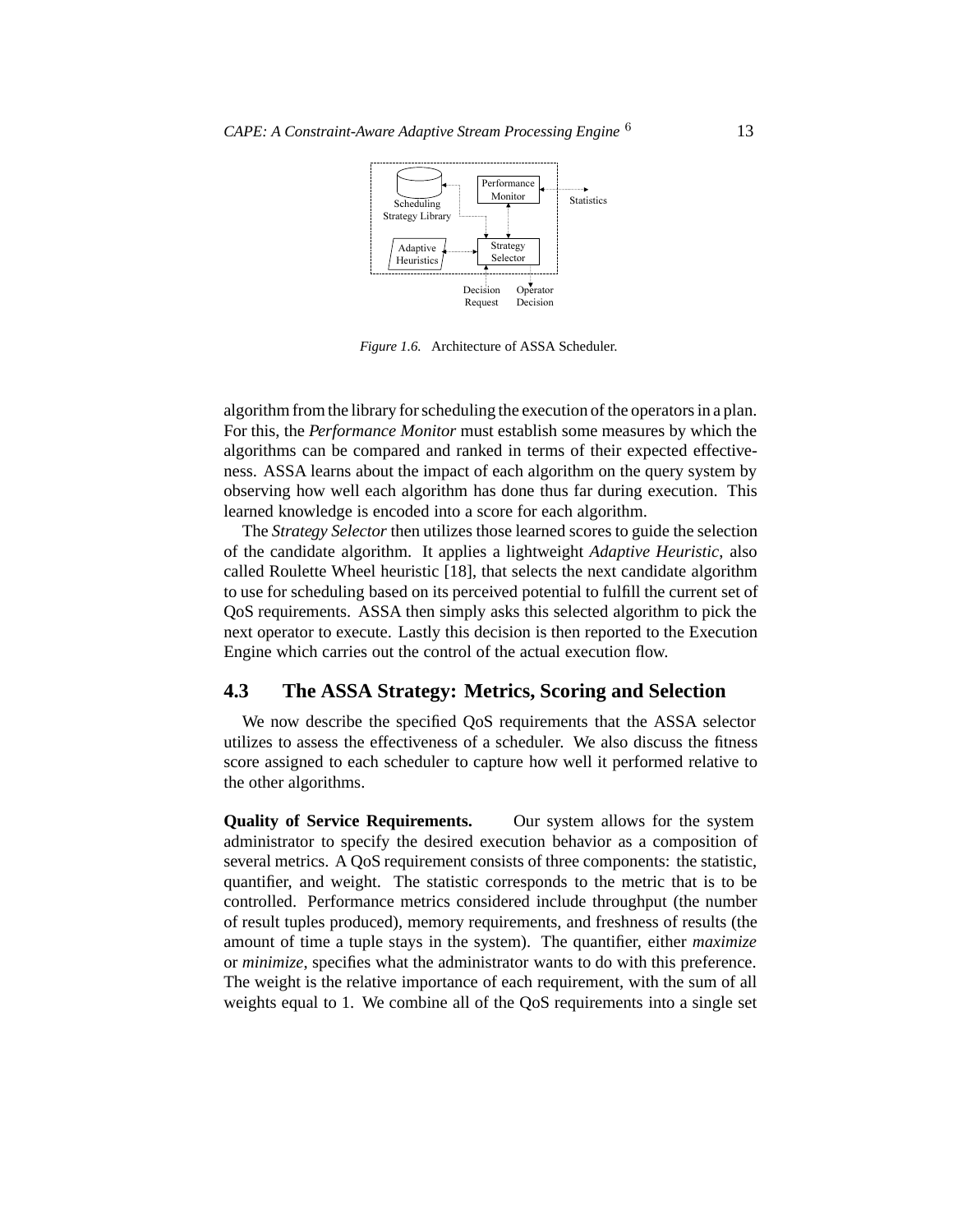called a QoS specification. This specification is our indicator of how we want the system to perform overall. Table 1.2 shows an example QoS specification. Here, the administrator has specified that the system should give highest priority to minimizing the queue size and next highest to maximizing the output rate.

*Table 1.2.* An example QoS specification

| <b>Statistic</b>        | Quantifier | Weight |
|-------------------------|------------|--------|
| <b>Input Queue Size</b> | minimize   | 0.75   |
| <b>Output Rate</b>      | maximize   | 0.25   |

QoS requirements guide the adaptive execution by encoding a goal that the system should pursue. Without these preferences, the system will not have any criteria by which to determine how well or poorly a scheduler is performing. The requirements specify the desired behavior in relative terms, such as maximize the output rate or minimize the queue size(s) and their relative importance. Absolute requirements are too dependent on data arrival patterns and in fact in many cases are simply not achievable.

**Scoring the Scheduling Algorithms.** During execution, the Execution Engine will update the statistics that are related to the QoS requirements. Once updated, the system needs to decide how well the previous scheduler,  $S_{old}$ , has performed, and compare this performance to that of the other scheduling algorithms. To accomplish this, a function is developed to quantify how well an algorithm is performing for a particular QoS metric. First, the system calculates the mean and the spread of the values of each of the statistics specified in the service preferences for each category. Next, using the statistics from  $S_{dd}$ , the relative mean of each of the statistics is calculated and then normalized.

The scoring function weighs the individual QoS metrics for relative importance (by multiplying by its corresponding weight  $w_i$ ) and then normalizes the collected statistics for those metrics such that one algorithm can be ranked against another. We compute an algorithm's overall score, *scheduler score*, by combining the relative performance for all of the QoS metrics into one QoS specification. The score assigned to an algorithm is not based solely on the previous time that it was used, but rather it is an exponentially smoothed average value over time. By comparing S*old*'s *scheduler score* with the scores for the other algorithms, the adapter is in a position to select the next most promising scheduling candidate.

**Guidelines for Adaptation.** Several guidelines are considered when using the scores to determine the next scheduling algorithm. Initially, all scheduling algorithms should be given a chance to "prove" themselves. Otherwise the de-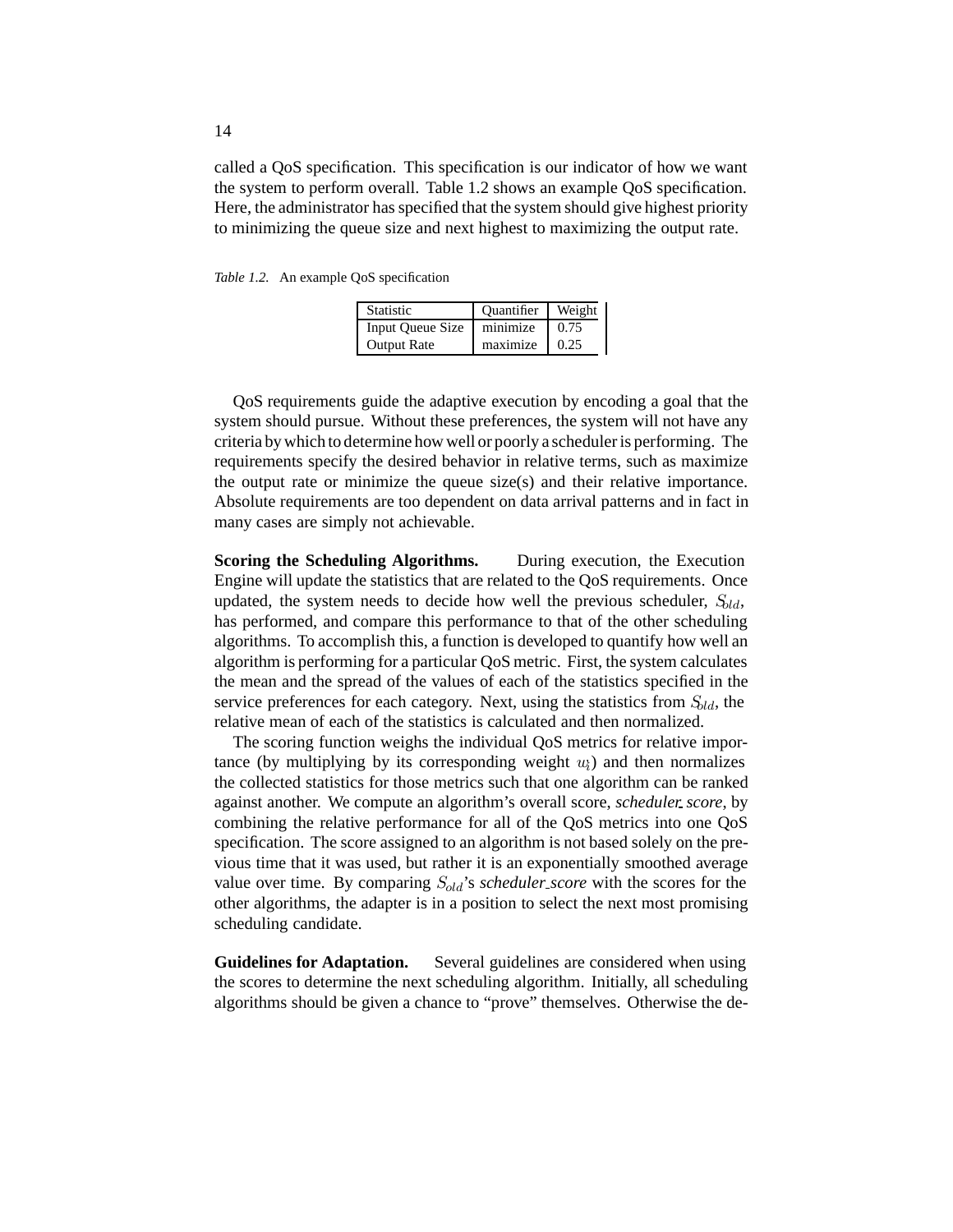cision would be biased against the algorithms that have not yet run. Therefore, at the beginning of execution, we allow some degree of exploration on the part of the adapter. Second, not switching algorithms periodically during execution (i.e., greedily choosing the next algorithm to run) could result in a poor performing algorithm being run more often than a potentially better performing one. Hence, we periodically explore alternate algorithms. Third, switching algorithms too frequently could cause one algorithm to impact the next and skew the latter's results. For example, using Chain could cause a glut of tuples in the input queues of the lower priority operators. If a batch-tuple strategy were to be run next, its throughput would initially be artificially inflated because of the way Chain operated on the tuples. More generally, when a new algorithm is chosen, it should be used for enough time such that its behavior is not significantly over-shadowed by the previous algorithm. For this, we empirically set delay thresholds before reassessing the potential of a switch to be undertaken.

**Adaptive Selection Process.** After each algorithm is given a score, the system needs to decide if the current scheduling algorithm performed well enough that it should be used again or if better performance may be achieved by changing algorithms. Considering Guideline 1 above, initially running each algorithm in a round robin fashion is the fairest way to start adaptive scheduling.

Once each algorithm has had a chance to run, there are various heuristics that could be applied to determine if it would be beneficial to change the scheduling algorithm. In an effort to consider all scheduling algorithms while still probabilistically choosing the best fit we adopted the Roulette Wheel strategy. This strategy assigns each algorithm a slice of a circular "roulette wheel" with the size of the slice being proportional to the individual's score. Then the wheel is spun once and the algorithm under the wheel's marker is selected to run next. This strategy was chosen because it is lightweight and does not cause significant overhead. In spite of its simplicity, this strategy is shown to significantly outperform single scheduling strategies (See Section 4.4). While this strategy may initially choose poor scheduling algorithms, over time it should fairly choose a more fit algorithm. The strategy also allows for a fair amount of exploration and thus it prevents one algorithm from dominating.

### **4.4 Summary of Performance Evaluation**

An extensive experimental study on performance of ASSA can be found in [24]. We now briefly summarize the overall observations from this study:

For the special case of a QoS specification consisting of only one single metric, ASSA indeed picks the one most optimal algorithm from all available algorithms in the library.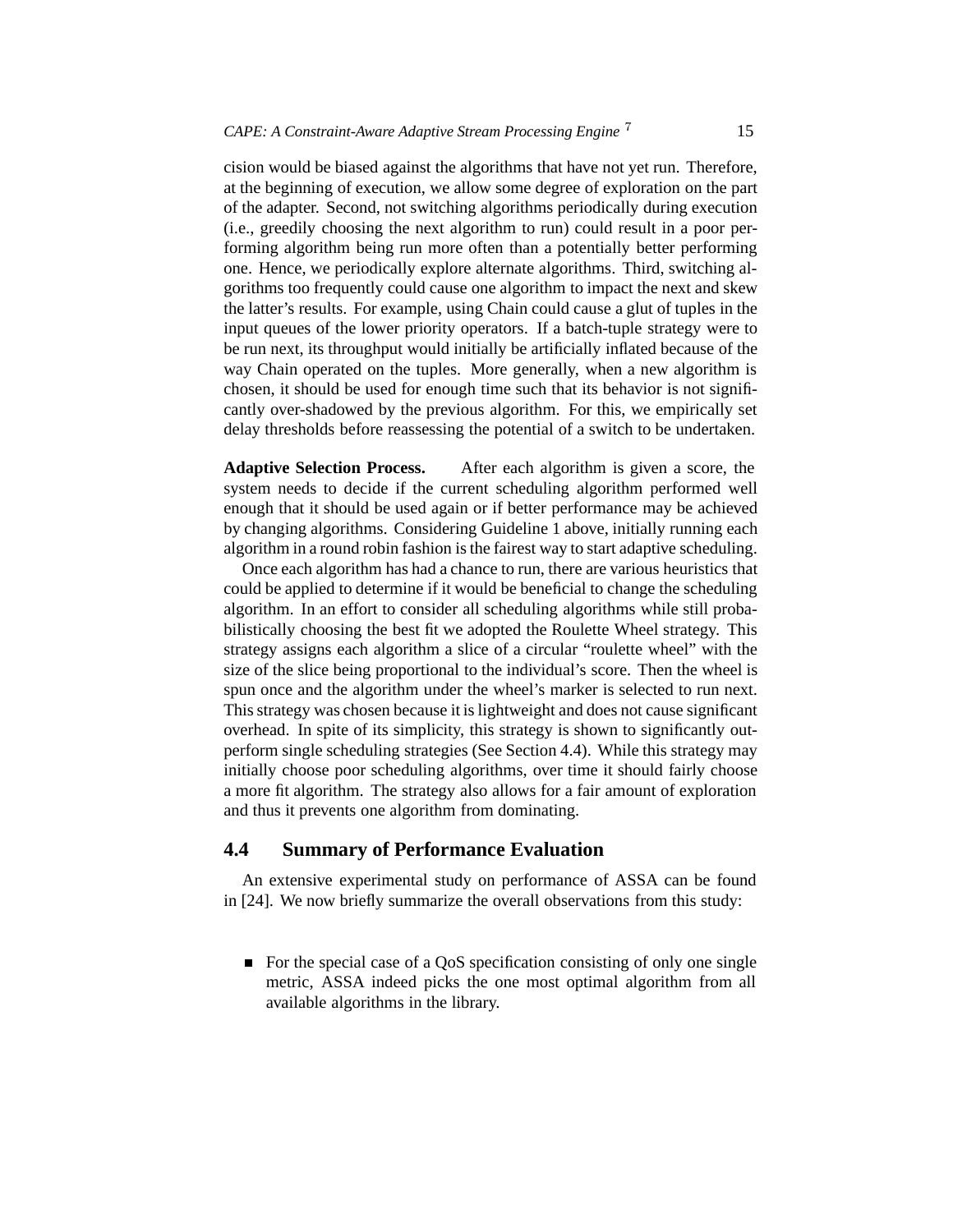- For a complex OoS specification combining multiple requirements, ASSA also significantly improves performance over the run of any individual algorithm by working with some combination of algorithms.
- ASSA is able to react to QoS requirements even as they are changed at runtime by the system administrator.
- The overhead for the adaptation itself, i.e., the score calculation and the switching among algorithms, is shown to be negligible.
- ASSA is shown to be general, i.e., new scheduling solutions developed in the future can be plugged into the library of ASSA at any time.

### **5. Run-time Plan Optimization and Migration**

Query plan optimization is critical for improving query performance. In a stream processing system, data is not present at the time when a query starts but is streaming in as time goes by. The long-running continuous queries have to withstand fluctuations in stream workload and data characteristics. Therefore, compared to static query processing system, a stream processing system has a much more pressing need to re-optimize the continuous query plans at run-time. A run-time plan optimization procedure takes three steps:

- *Step 1*: The optimizer decides *when* to invoke the optimization procedure. Too frequent optimization creates extra burden on the system resources, and too infrequent optimization may skip good optimization opportunities and hurt the system performance as well. The timing of the optimization is critical and needs to be carefully tuned. We present the solution in CAPE for this issue in Section 5.1.
- **Step 2:** The optimizer constructs a new query plan that is semantically equivalent to the currently running plan yet more efficient in terms of system resource consumption or performance. This is done by applying heuristics and rewriting rules to the old query plan based on gathered system statistics. We will discuss the optimization heuristics in CAPE in Section 5.2.
- *Step 3:* The optimizer migrates the old running query plan to the new plan that it has chosen. We refer to this process as *dynamic plan migration*. A novel feature of the run-time optimizer in CAPE, not yet offered by other stream engines, is that it can efficiently at run-time migrate a stream query plan even if it contains stateful operators. This dynamic plan migration step is the critical service that enables optimization to occur at runtime for stream query processing. We will discuss dynamic plan migration in Sections 5.3 and 5.4.

16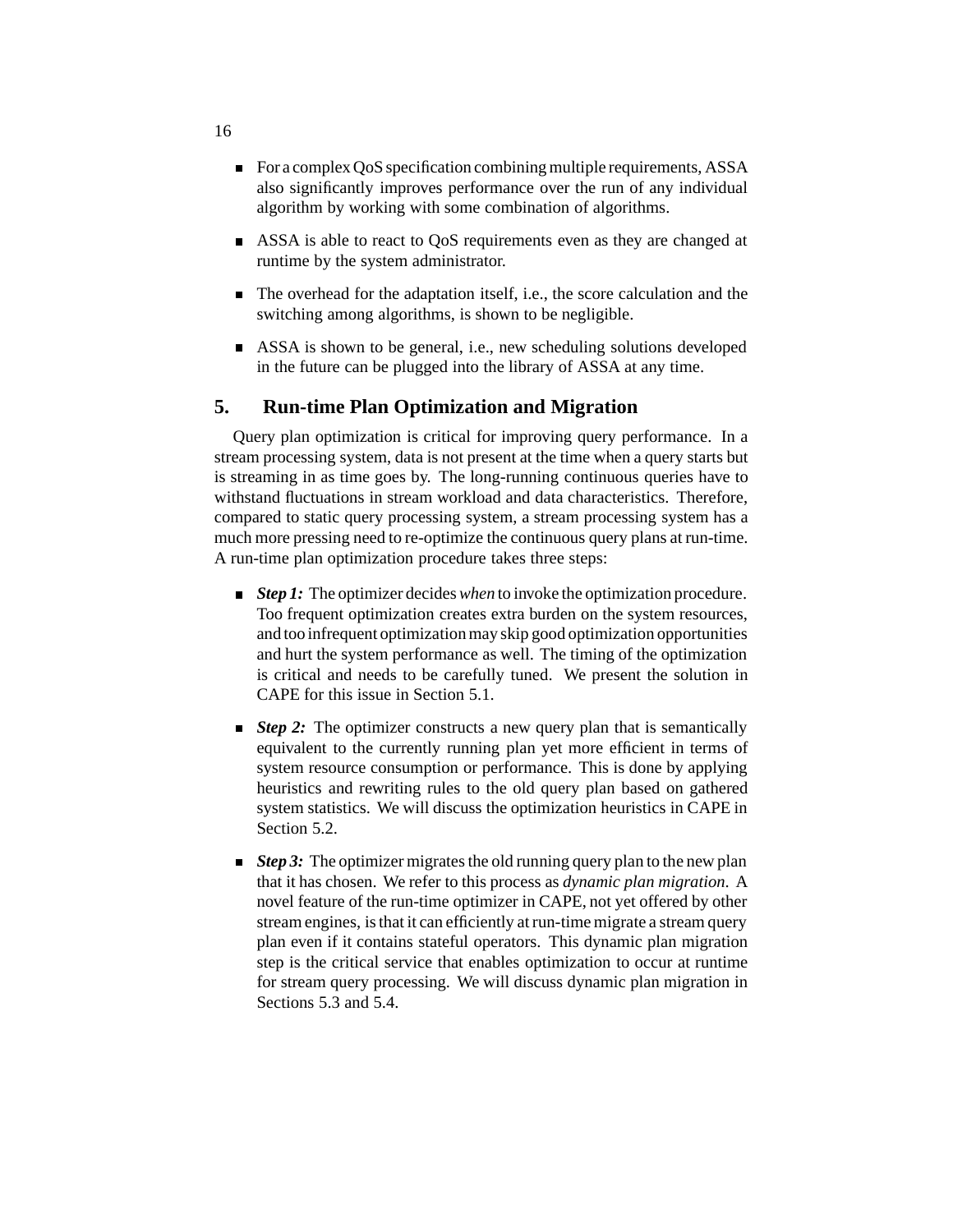### **5.1 Timing of Plan Re-optimization**

In the CAPE system, the plan optimization procedure can be invoked in two modes: the *periodic mode* and the *event-driven mode*.

In the periodic mode, the optimizer is invoked at a pre-specified optimization interval. As mentioned in Section 2, we adopt a heterogeneous-grained adaptation framework, in which each adaptation technique is assigned an adaptation interval based on its overhead and its perceived potential gain. Since the cost of the plan re-structuring is usually between the costs of the operator scheduling (which is very low effort) and the across-machine plan re-distribution (which is a more involved effort), so is its adaptation interval. The optimization interval can also be tuned dynamically based on certain changes in streaming data arrival rates or data distributions.

The CAPE system also identifies types of events that represent critical optimization opportunities that are unique to a stream processing system, as detailed in Section 5.2. Whenever one of the events occurs, it will trigger the optimizer running in the periodic mode to switch to the event-driven mode. The optimizer then immediately reacts to the triggering event by taking the corresponding actions typically in the form of applying customized heuristics. Once the optimization has completed, the optimizer returns back to its default mode, i.e., the periodic mode.

### **5.2 Optimization Opportunities and Heuristics**

Many commonly used heuristics and rewriting rules in static database are also applicable for continuous query optimization. In CAPE, an optimizer in the periodic mode for example applies the following heuristics:

- The optimizer pushes down the select and project operators to minimize the amount of data traveling through the query plan, unless sharing of partial query plans dictates a delay of such early filtering.
- The optimizer merges two operators into one operator whenever possible, such as merging two select operators or merging a group-by operator with an aggregate operator, to reduce scan of data via shared data access and to avoid context switching.
- $\blacksquare$ The optimizer switches two operators based on their selectivities and processing overhead. If Sel*i* and Cost*i* represent the selectivity and the processing cost of an operator  $op_i$ , then operators  $op_i$  and  $op_j$  with  $op_i$ consuming data produced by  $op_i$  can be switched if  $(1 - Sel_i)/Cost_i$  >  $(1 - Sel<sub>i</sub>)/Cost<sub>i</sub>$ .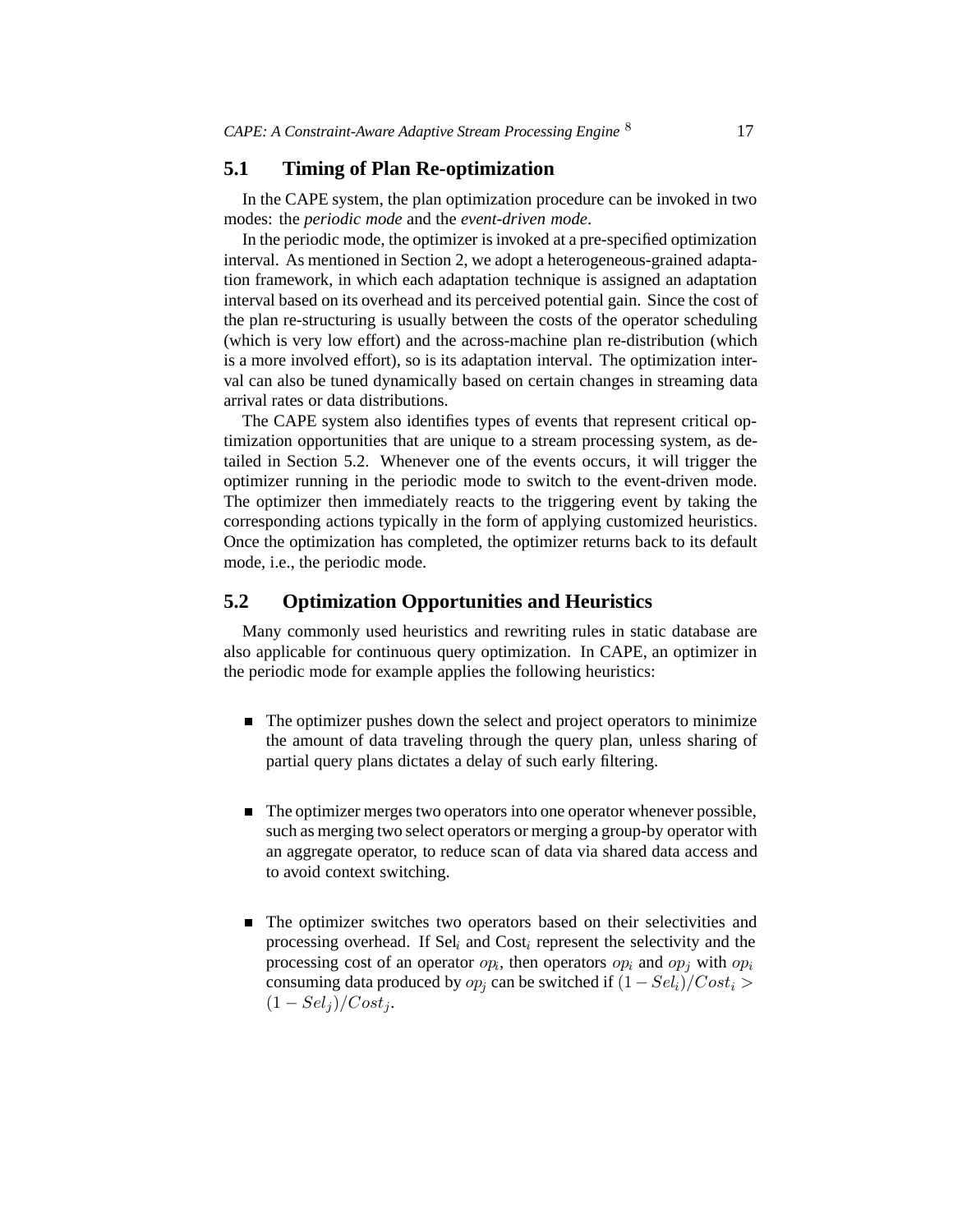We have also identified several new optimization opportunities that are unique to the stream processing system and its dynamic environment. We have incorporated these stream-specific optimization heuristics into CAPE as well.

*Register/De-register Continuous Queries***.** A stream processing system often needs to execute numerous continuous queries at the same time. Sharing among multiple queries can save a large amount of system resources. In addition, queries may be registered into or de-registered from the system at any time. The above features can affect the decision of the optimizer. As an example, assume the system currently has one query plan with one select and one join operator, and after a while another query is registered which contains the same join as the first query but no select. In this case, the optimizer can pull up the select operator so the two queries can share the results from the join operator. Later if the second query is de-registered from the system, the optimizer may need to push the select down again. So the events of query registering/de-registering create new optimization opportunities that CAPE utilizes to trigger heuristics for query-sharing optimizations.



*Figure 1.7.* A Binary Join Tree and A Multi-way Join Operator.

*Multi-Join Queries.* Choosing the optimal order of multiple join operators has always been a critical step in query optimization. There are two popular methods to process a continuous query with multiple joins: a binary join tree as in traditional (static) databases, and a single *multi-way join* operator [13, 28]. For the two joins Join*I.item id=B.item id & B.bidder id=P.p id*. in the query defined in Figure 1.3, Figures 1.7 (a) and (b) depict a query plan composed of several binary joins and out of one multi-way join operator respectively. A binary join tree stores all intermediate results in its intermediate states, so no computation will be done twice. On the other hand, a multi-way join operator does not save any intermediate results, so all useful intermediate results need to be recomputed. A binary join tree saves CPU time by sacrificing memory, while a multi-way join sits on the opposite end of the spectrum. Dynamically switching between these two achieves different balancing between CPU and memory resources.

18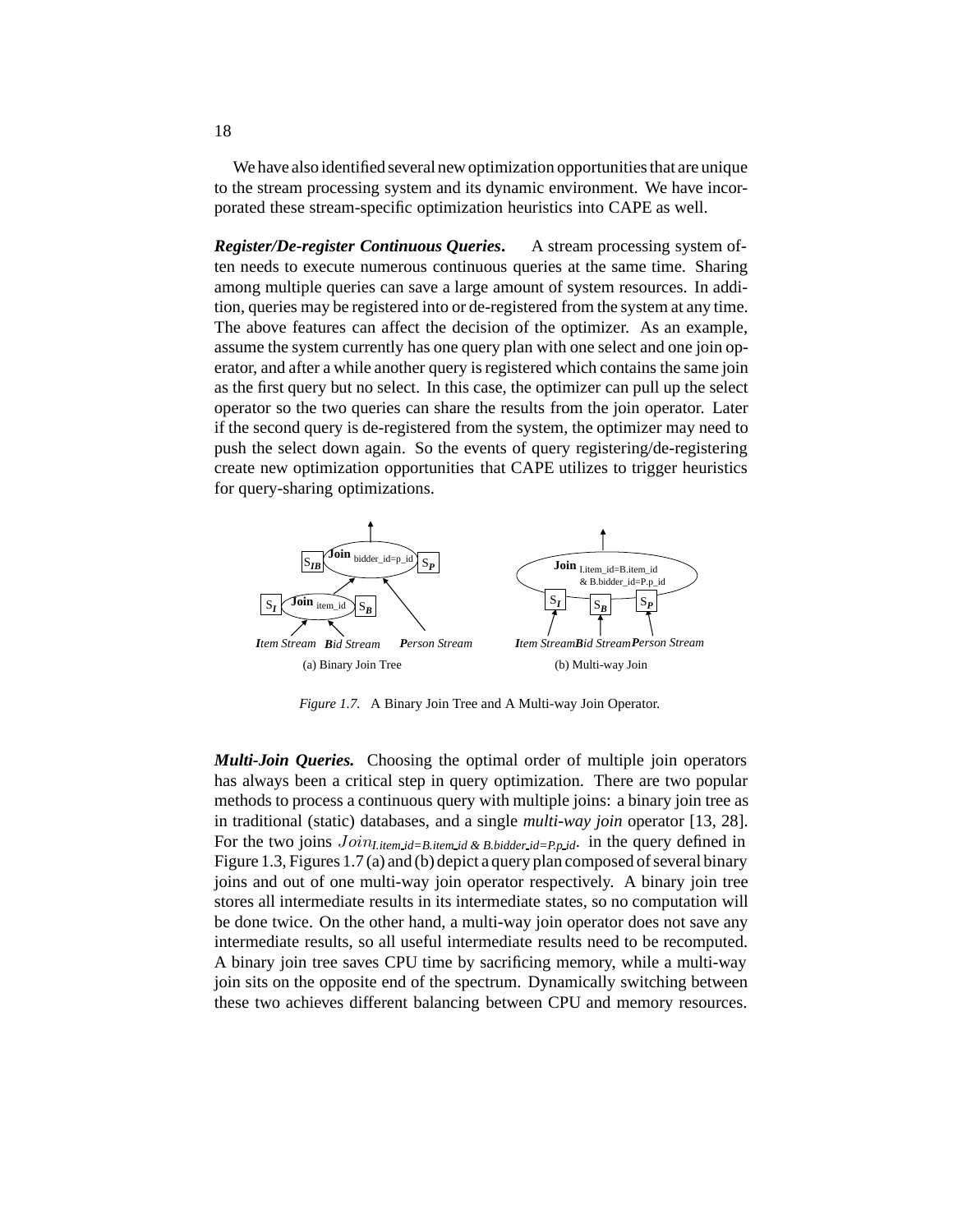The CAPE system monitors the usage of CPU and memory while processing multiple joins. When the ratio of CPU to memory is greater or smaller than some pre-defined threshold, the optimizer enters the event-driven mode and switches between these two methods accordingly.

*Punctuation-Driven Plan Optimization.* The characteristics of punctuations available to the query also affect the plan structuring decision making. Considering the example query shown in Figure 1.3, the two join operators in the query plan are commutative, hence rendering two semantically equivalent plans. In the plan shown in Figure 1.3, some join results of the first join may not be able to join with any Person tuple in the second join because they don't satisfy the sliding window constraint applied to the Person stream. If we choose to do (Bid $\bowtie$ Person) first, the sliding window constraint will drop expired tuples early so to avoid unnecessary work in the later join. However, in this plan, both join operators need to propagate punctuations on the Person.p id attribute to help the group-by operator. This incurs more propagation overhead than the first plan in which only the second join needs to propagate punctuations. The optimizer in CAPE will choose the plan with less cost by considering these factors related to punctuation-propagation costs and punctuation-driven unblocking.

### **5.3 New Issues for Dynamic Plan Migration**

Dynamic plan migration is the key service that enables plan optimization to proceed at runtime for stream processing. It is a unique feature offered by the CAPE system. Existing migration methods instead adopt a *pause-drainresume* strategy that pauses the processing of new data, drains all old data from the intermediate queues in the existing plan, until finally the new plan can be plugged into the system.

The *pause-drain-resume* migration strategy is adequate for dynamically migrating a query plan that consists of only *stateless* operators (such as select and project), in which intermediate tuples only exist in the intermediate queues. On the contrary, a *stateful* operator, such as join, must store all tuples that have been processed thus far to a data structure called a *state* so to be able to join them with future incoming tuples. Several strategies have been proposed to purge unwanted tuples from the operator states, including window-based constraints [5, 15, 16, 20] and punctuation-based constraints [11, 26] (See Section 3). In all of these strategies the purge of the old tuples inside the state is driven by the processing of new tuples or new punctuations from input streams.

For a query plan that contains *stateful* operators, the draining step of the pause-drain-resume step can only drop the tuples from the intermediate queues, not the tuples in the operator states. Those could only be purged by processing new data. Hence there is a dilemma. CAPE offers a unique solution for stateful runtime plan migration. In particular, the we have developed two alternate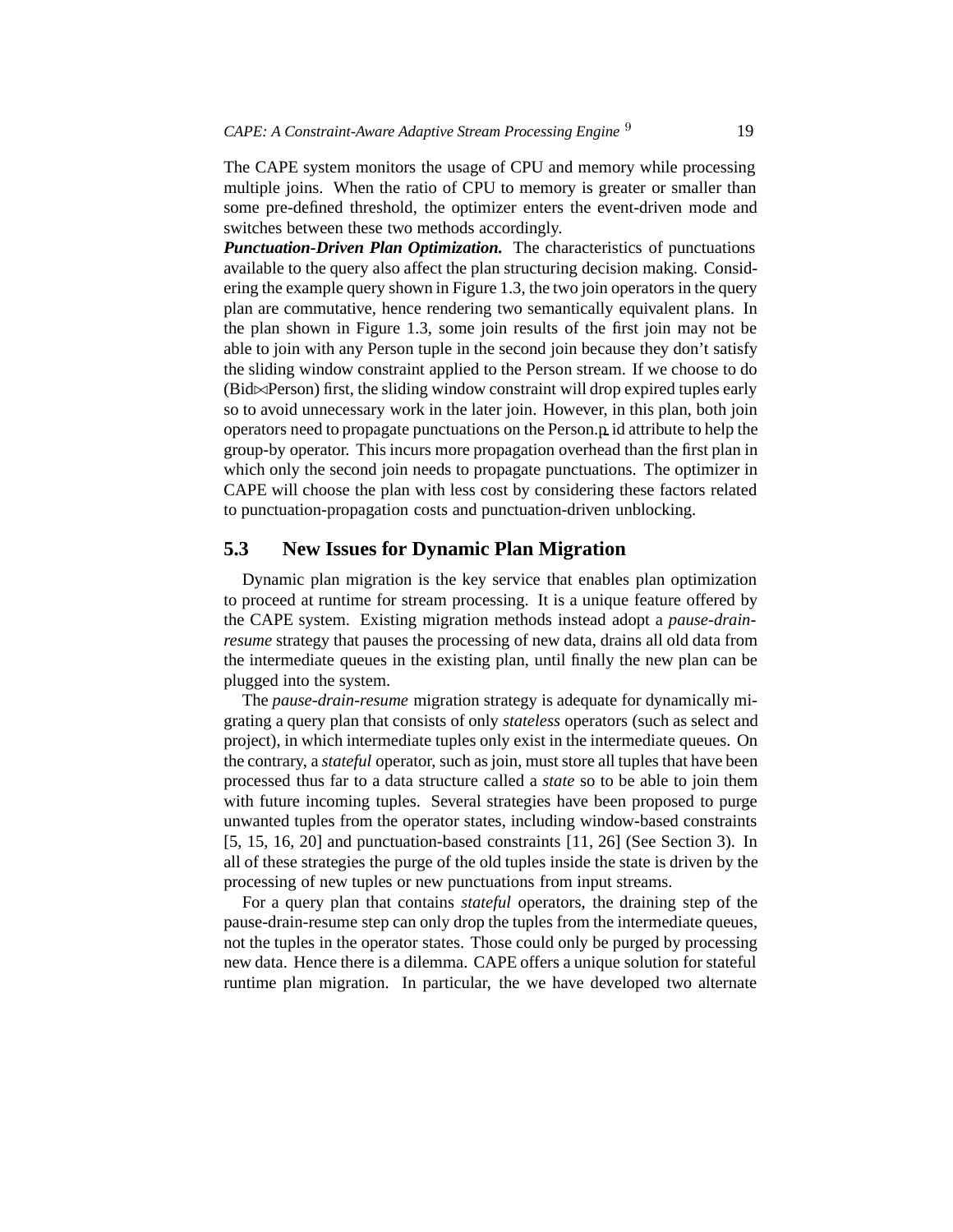migration strategies, namely *Moving State Strategy* and *Parallel Track Strategy*. These strategies are now introduced below.

### **5.4 Migration Strategies in CAPE**

Below, the term *box* is used to refer to the plan or sub-plan selected for migration. The migration problem can then be defined as the process of transferring an old box containing the old query plan to a new box containing the new plan. The old and new query plans must be equivalent to each other, including identical sets of box input and output queues, as shown in Figure 1.8.



*Figure 1.8.* Two Exchangeable Boxes

*Moving State Strategy.* The moving state strategy first pauses the execution of the query plan and drains out tuples inside intermediate queues, similar to the above *pause-drain-resume* approach. To avoid loss of any useful data inside states, it then takes a three-step approach to safely move old tuples in old states directly into the states in the new box. These steps are *state matching*, *state moving* and *state recomputing*.

*State matching* determines the pairs of states, one in the old and one in the new box, between which tuples can be safely moved. If two states have the same state ID, which are defined as the same as its tuples' schema, we say that those two states are *matching states*. In Figure 1.8, states  $(S_I, S_B, S_P)$  exist in both boxes and are matching states. During the step of *state moving*, tuples are moved between all pairs of matching states. This is accomplished by creating a new cursor for each matching new state that points to its matching old state, such that all tuples in the old state are shared by both matching states. The cursors for the old matching states are then deleted. In the *state recomputing* step, the unmatched states in the new box are computed recursively from the leaves upward to the root of the query plan tree. Since the two boxes have the same input queues, the states at the bottom of the new box always have a

20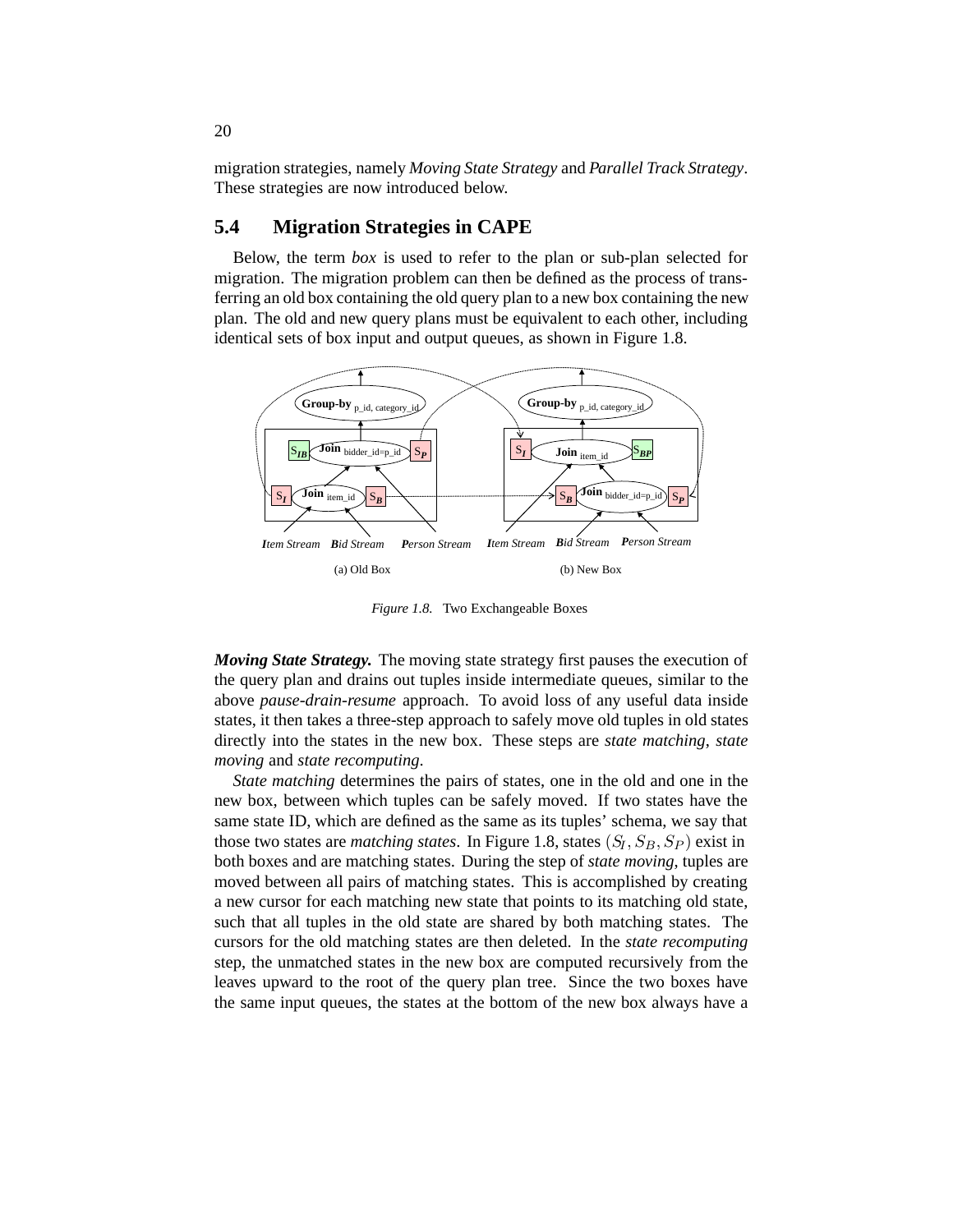matching state in the old box. Using the example shown in Figure 1.8, we have identified an unmatched state  $S_{BP}$  in the new box. We can recompute  $S_{BP}$  by joining the tuples in S*B* and S*P* .

Once the moving state migration starts, no new results are produced by the targeted migration box inside the larger query plan until the migration process is finished. Of course, the remainder of the query plan continues its processing. This way the output stream may experience a duration of temporary silence. For applications that desire a smooth and constant output, CAPE offers a second migration strategy called the parallel track strategy. This alternate strategy can still deliver output tuples even during migration.

*Parallel Track Strategy.* The basic idea for the *parallel track migration strategy* is that at the migration start time, the input queues and output queue are connected and shared between the old box and the new box. Both boxes are then being executed in parallel until all old tuples in the old box have been purged. During this process, new outputs are still being continually produced by the query plan. When the old box contains only *new* tuples, it is safe to discard the old box. Because the new box has been executed in parallel with the old box from the time the migration first starts, all the new tuples now in the old box exist in the new box as well. So if the old box is discarded at this time, no useful data will be lost.

A valid migration strategy must ensure that no duplicate tuples are being generated. Since the new box only processes *new* tuples fed into the old box at the same time, all output tuples from the new box will have only *new* sub-tuples. However, the old box may also generate the all-new tuple case, which may duplicate some results from the new box. To prevent this potential duplication, the root operator of the old box needs to avoid joining tuples if all of them are *new* tuples. In this way, the old box will not generate the all-new tuples.

*Cost of Migration Strategies* Detailed cost models to compute the performance overhead as well as migration duration periods have been developed [31]. This enables the optimizer in CAPE to compute the cost of these two strategies based on gathered system statistics, and then dynamically choose the strategy that has the lowest overhead at the time of migration.

The two migration strategies have been embedded into the CAPE system. While extensive experimental studies comparing them can be found in [31], a few observations are summarized here:

- Given sufficient system resources, the moving state strategy tends to finish the migration stage quicker than parallel track.
- However, if the system has insufficient processing power to keep up with the old query plan, the parallel track strategy, which can continuously output results even during the migration stage, is observed to have a better output rate during the migration stage.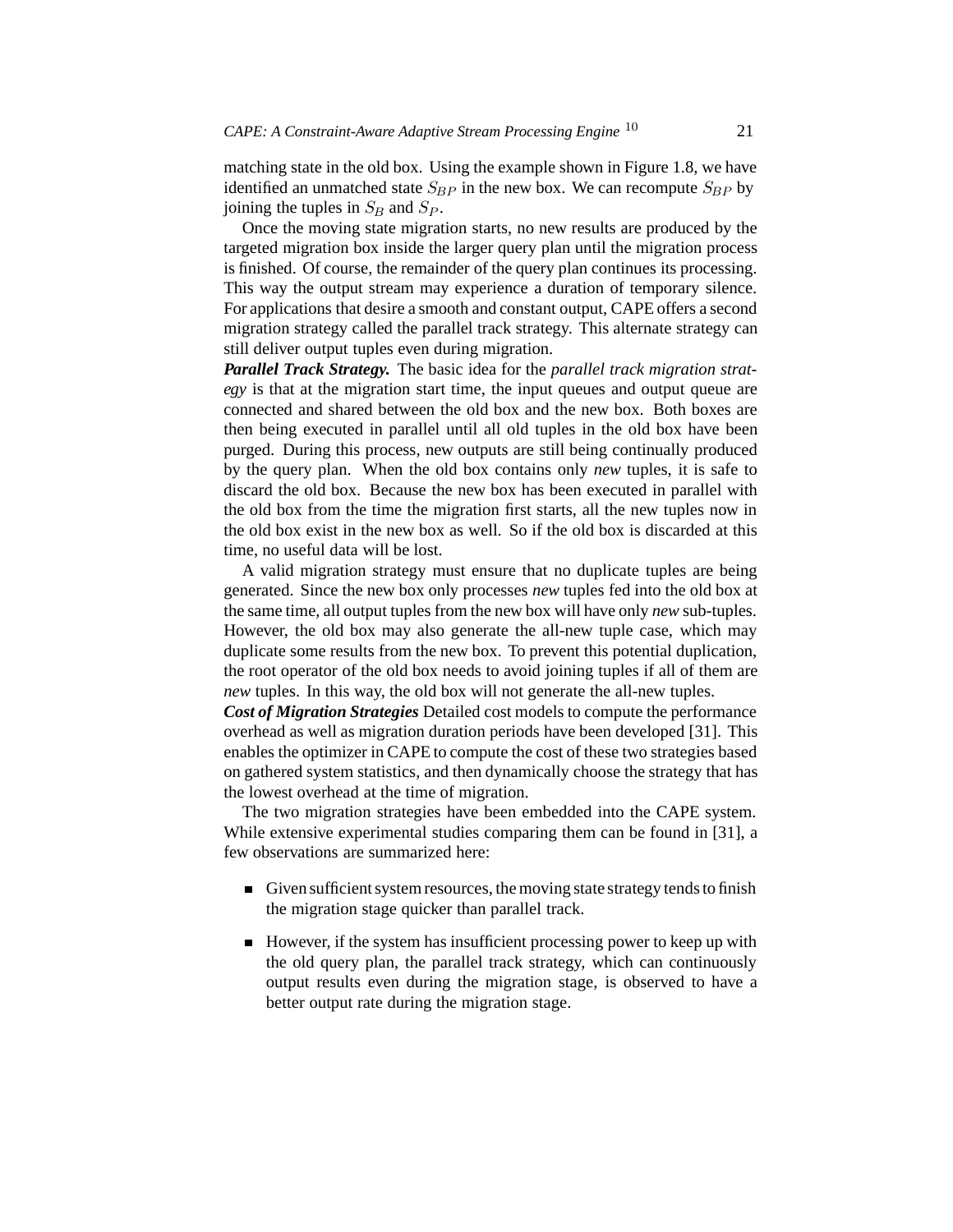Overall, the costs of both migration strategies are affected by several parameters, including the stream arrival rates, operator selectivities and sizes of the window constraints.

### **6. Self-Adjusting Plan Distribution across Machines**

While most current stream processing systems (STREAM [20], TelegraphCQ [6], and Aurora [1]) initially have employed their engine on a single processor, such an architecture is bound to face insurmountable resource limitations for most real stream applications. A distributed stream architecture is needed to cope with the high workload of registered queries and volumes of streaming data while serving real-time results [7, 22]. Below we describe our approach towards achieving a highly scalable framework for distributed stream processing, called Distributed CAPE (D-CAPE in short) [25].

#### **6.1 Distributed Stream Processing Architecture**

D-CAPE adopts a Shared-Nothing architecture shown to be favorable for pipelined parallelism [10]. As depicted in Figure 1.9, D-CAPE is composed of a set of query processors (in our case CAPE engines) and one or more distribution managers. We separate the task of distribution decision making ("control") from the task of query processing to achieve maximal scalability. This allows all query engines to dedicate 100% of their resources to the query processing. The distribution decision making is encapsulated into a separate module called the Distribution Manager. A Distribution Manager typically resides on a machine different from those used as query processors, though this is not mandatory.

D-CAPE is designed to efficiently distribute query plans and continuously monitor the performance of each query processor with minimal communication between the controller and query processors. At runtime, during times of heavy load or if it is determined by D-CAPE that reallocation will boost the performance of the system, query operators are seamlessly reallocated to different query processors. By multi-tiering distribution managers, we can exploit clusters of machines in different locations to process different workloads.

As illustrated in Figure 1.9, the Distribution Manager is composed of four core components and three repositories. The *Runtime Monitor* listens for periodic statistics reported by each query processor, and records them into the *Cost Model Table*. These run-time statistics form the basis for determining the *workload* of processors and for deciding operator reallocation. The *Connection Manager* is responsible for physically sending a sequence of appropriate connection messages according to our connection protocol to establish operators to machines. The *Query Plan Manager* manages the query plans registered by the user in the system. The *Distribution Decision Maker* is responsible for deciding

22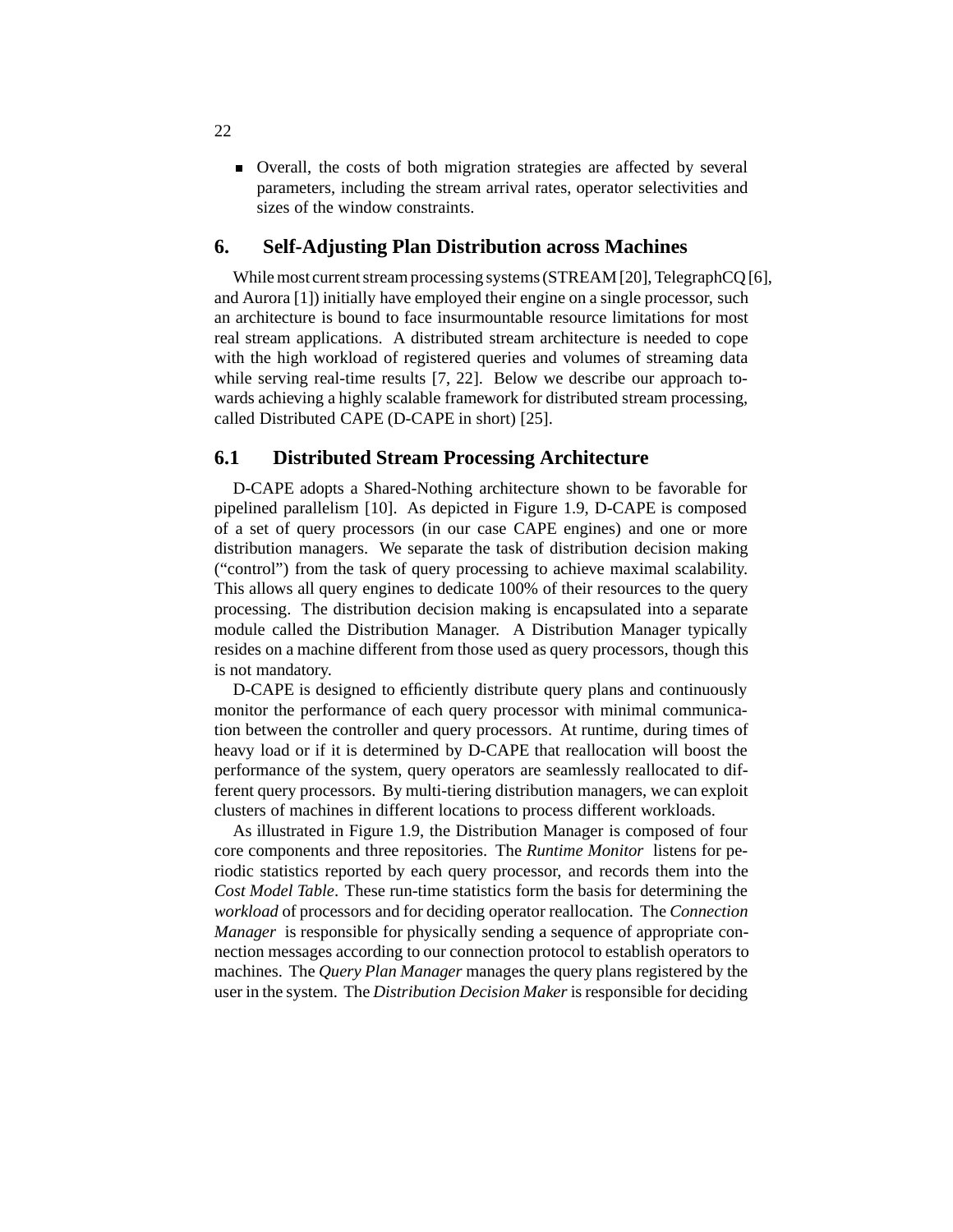

*Figure 1.9.* Distribution Manager Architecture

*how* to distribute the query plans. There are two phases to this decision. First, an initial distribution is created at startup using static information about query plans and machine configurations. Second, at run-time query operators are reallocated to other query processors depending on how well the query processors are perceived to be performing by the Decision Maker.

The Distribution Manager is designed to be light-weight. Only incremental changes of the set of query plans are sent to the query processors to reduce the amount of time the Distribution Manager spends communicating with each processor at run-time. Our empirical evaluation of the Distribution Manager shows that the CPU is rarely used, primarily, only when calculating new distribution ([25]). Furthermore, the network traffic the DM creates is minimal. In short, this design of D-CAPE is shown to be highly scalable.

### **6.2 Strategies for Query Operator Distribution**

Distribution is defined as the physical layout of query operators across a set of query processors. The initial distribution of a query plan based only on static information at query startup time is shown to directly influence the query processing performance. The initial distribution depends only on two pieces of information: the queries to be processed and the machines that have the potential to do the work. The Distribution Decision Maker accepts both the description of the query processors and query plans as inputs and returns a table known as a *Distribution Table* (Figure 1.10). This table captures the assignment of each query plan operator to the query processor it will be executing on.

The methodology behind how the table is created depends on the Distribution Pattern utilized by the Decision Maker. This allows us the flexibility to easily plug in any new Distribution Pattern into the system. Two distribution algorithms that were initially incorporated into D-CAPE are: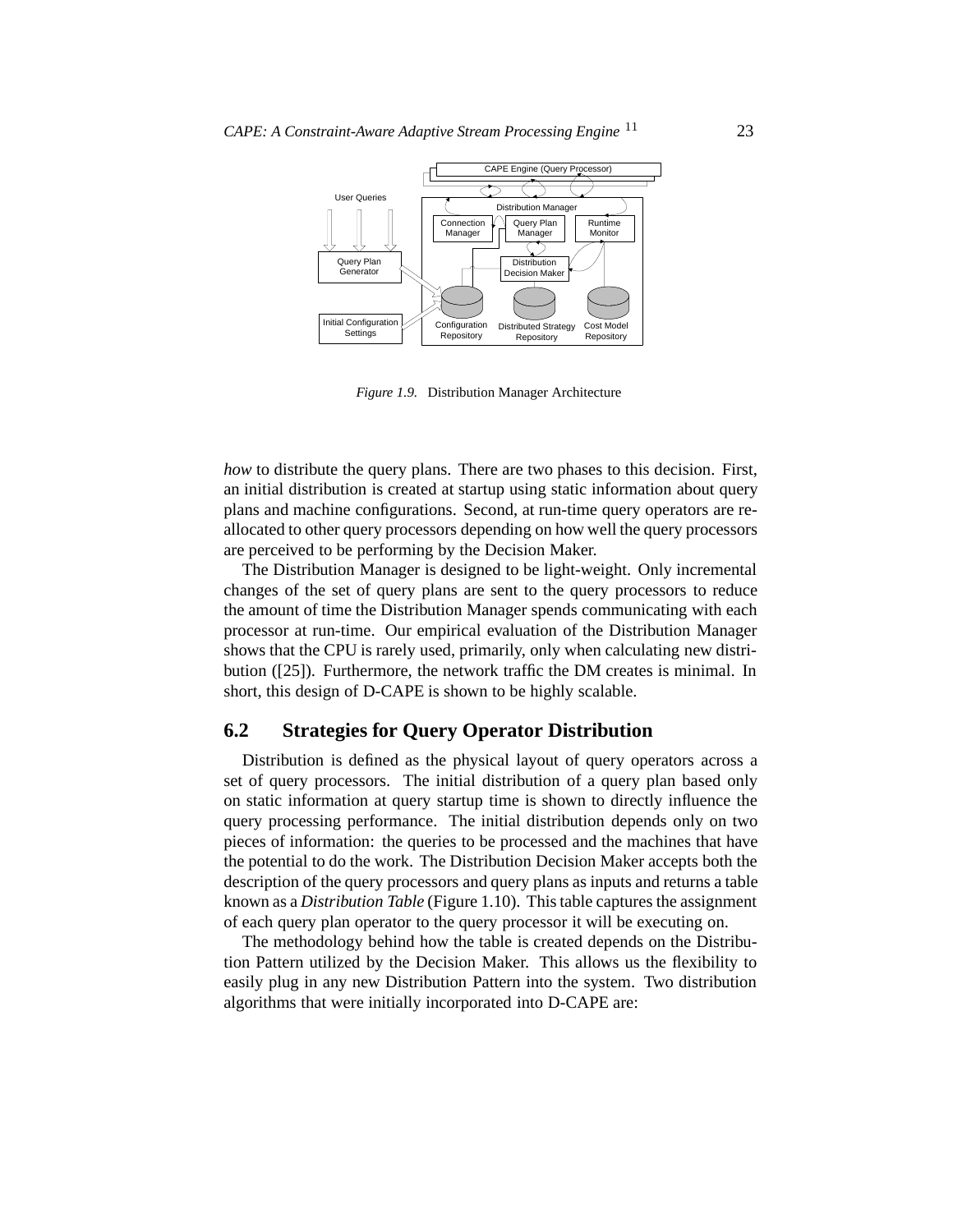

*Figure 1.10.* Distribution Table

- **Round Robin Distribution.** It iteratively takes the next query operator  $\blacksquare$ and places it on the still most "available" query processor, i.e., the one with the fewest number of assigned operators. This ensures fairness in the sense that each processor must handle an equal number of operators, i.e., an equivalent workload.
- **Grouping Distribution.** It takes each query plan and creates sub-plans for each query by maximally grouping neighboring operators together so to construct connected subgraphs. This aims to minimize network connections since adjacent operators with joint "pipes" are for the most part kept on the same processor. Then it divides these connected subgraphs among the available query processors.

After a distribution has been recorded into the distribution table, then the Connection Manager distributes the query plan among the query processors. Once the Connection Manager has completed the initial setup, query execution can begin on the cluster of query processors, now no longer requiring any interaction from the Distribution Manager.

### **6.3 Static Distribution Evaluation**

Our work is one of the first to report experimental assessments on a working distributed stream processing system. For details, the readers are referred to [25]. Below we list a summary of our findings:

D-CAPE effectively parallelizes the execution of queries, improving performance even for small query plans and for lightly loaded machines, without ever decreasing performance beyond the central solution.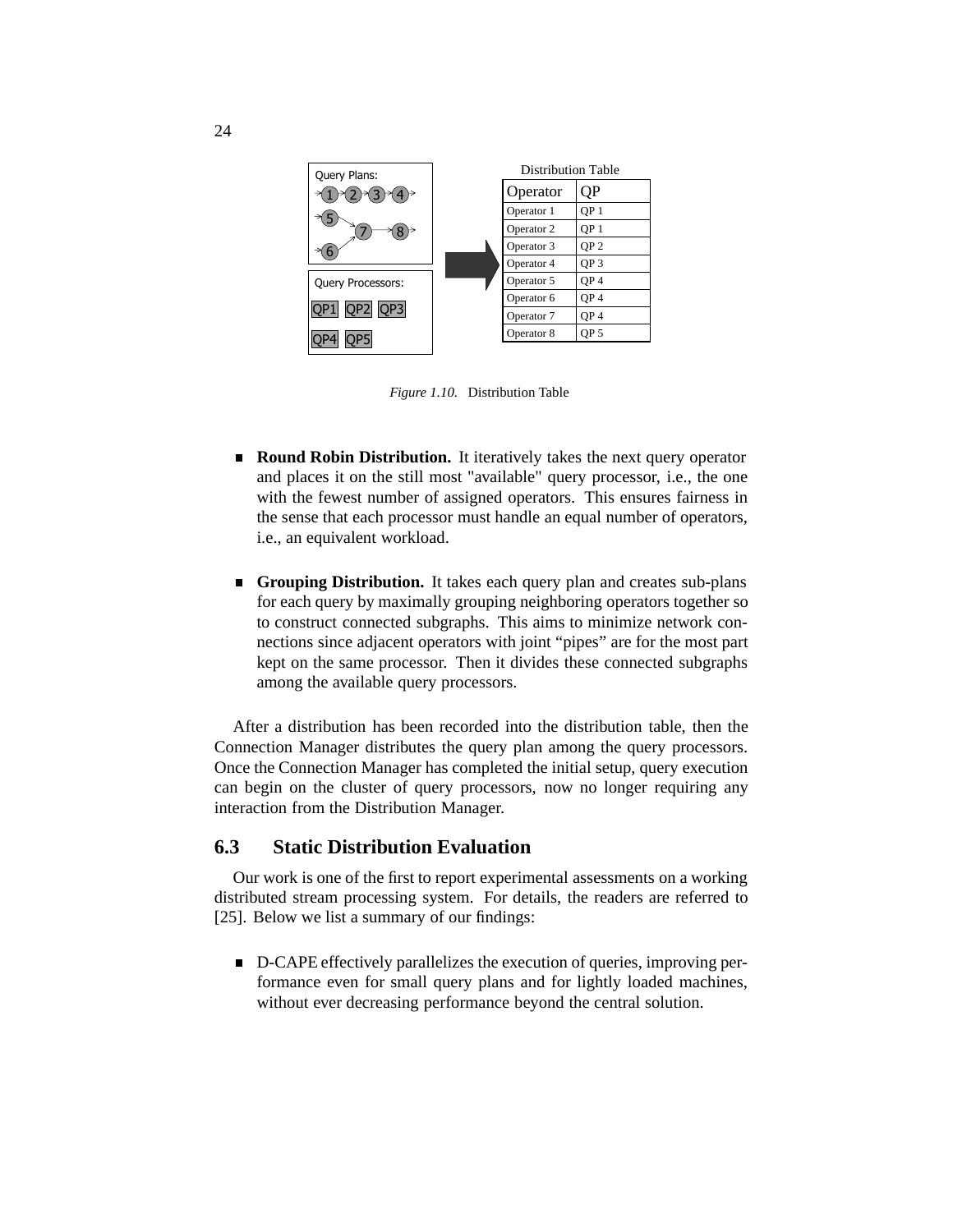- The total throughput is improved when using more query processors over that when using less processors. This is because we can assign a larger CPU time slice to each operator.
- The larger the query plans in terms of number and type of operators, the higher a percentage of performance improvement is achievable when applying distribution (on the order of several 100%). In many cases while the centralized CAPE fails due to resource exhaustion or a lack of processing power, the distribution solution continues to prevail.
- The Grouping Distribution generally outperforms the Round Robin by several fold. In part, this can be attributed to the Grouping Distribution being "connection-aware", i.e., due to it minimizing the total amount of data sent across the network and the number of connections.

### **6.4 Self-Adaptive Redistribution Strategies**

When we first distribute a query plan, we only know static information such as shape and size of the query plan, the number of input streams, and data about the layout of the processing cluster. Dynamic properties such as state size, selectivity, and input data rates are typically not known until execution. Worse yet, these run-time properties tend to change over time during execution.

Due to such fluctuating conditions, D-CAPE is equipped with the capability to monitor in a non-obtrusive manner its own query performance, to self-reflect and then effectively redistribute query operators at run-time across the cluster of query processors. We will allow for redistribution among *any* of the query processors, not just adjacent ones, in our computing cluster.

Towards this end, we require a measure about the relative *query processor workload* that is easily observable at runtime. One such measure we work with is the rate at which tuples are emitted out of each processor onto the network. This dynamically collected measure is utilized by the on-line redistribution policy in D-CAPE for deciding *if*, *when* and *how* to redistribute.

| <b>Algorithm 1 Overall Steps for Redistribution.</b>              |
|-------------------------------------------------------------------|
| 1: $costTable \leftarrow costModel.getTable()$                    |
| 2: $maxCost \leftarrow costTable.getMaxCost()$                    |
| $3: minCost \leftarrow costTable.getMinCost()$                    |
| 4: if $max - min > redistributionPercent$ then                    |
| 5: while $ valid(new Distribution)$ do                            |
| $new Distribution \leftarrow ReductionPolicy, relative()$<br>6:   |
| 7:<br>end while                                                   |
| 8: $difference Table \leftarrow new Distribution - current Table$ |
| 9:<br>connectNew Distribution (different)                         |
| 10:<br>$currentTable \leftarrow new Distribution$                 |
| $11:$ end if                                                      |
|                                                                   |

While new policies can be easily plugged into D-CAPE framework, one of the redistribution policies we found to be effective in D-CAPE is called the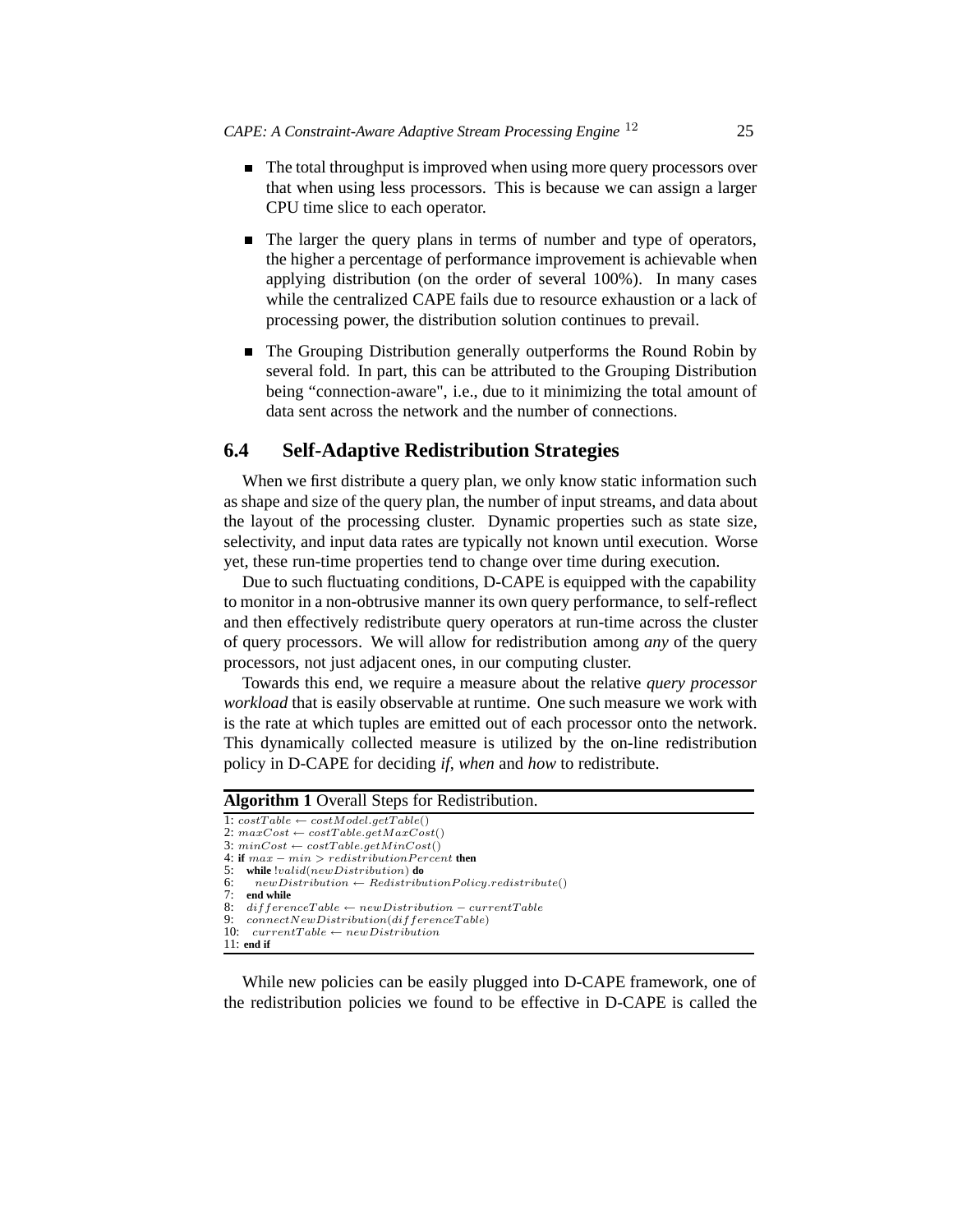*degradation redistribution policy*. This policy alleviates load on machines that have shown a degradation in cost since the last time operators were allocated to the machine. If the cost has degraded beyond a certain threshold, we aim to stop this degradation by moving the 'most costly' operators to other query processors. This policy gives higher preference to those operators that will remove a network connection from the overall distribution of operators — driven by our empirical observation of the direct impact of higher connection loads on the resulting system performance.

In general, any of the redistribution policies in D-CAPE, including the degradation policy above, employs the steps detailed in Algorithm 1 for realizing the desired re-distribution. These steps use our our handshake protocol between the Distribution Manager and the designed for moving query operators between processors The cost of moving an operator has been shown to be negligible in our system due to this carefully designed connection protocol. Intuitively, since we create the connections for the data to flow *before* we start sending the data, we are able to "flip a switch" and in the eyes of the query processor, turn off one operator and turn it on on another machine instantaneously.

### **6.5 Run-Time Redistribution Evaluation**

Our results confirm that dynamic redistribution is a viable and even necessary option for handling the performance degradation observed at runtime. Our results illustrate that redistribution can tune the execution if the initial distribution is found to be bad or if it turns bad over time. While a detailed experimental study can be found in [25], key experimental observations are shown below.

- The overhead for redistributing an operator or even a complete sub-plan across machines is found to be negligible. This allows D-CAPE to perform reallocation at a high frequency, if deemed necessary.
- Even strategies that achieve good initial distribution patterns such as the Grouping Distribution can still experience a further performance boost when undergoing runtime redistribution.
- On-line operator re-allocation has been shown to improve performance over time compared to only working with static distributions.
- Initial static distribution decisions significantly affect the performance in the long-term even when continuing to dynamically apply reallocation.

## **7. Conclusion**

In this chapter, we have presented a streaming query processing system named CAPE. We reviewed the query optimization techniques that are unique to

26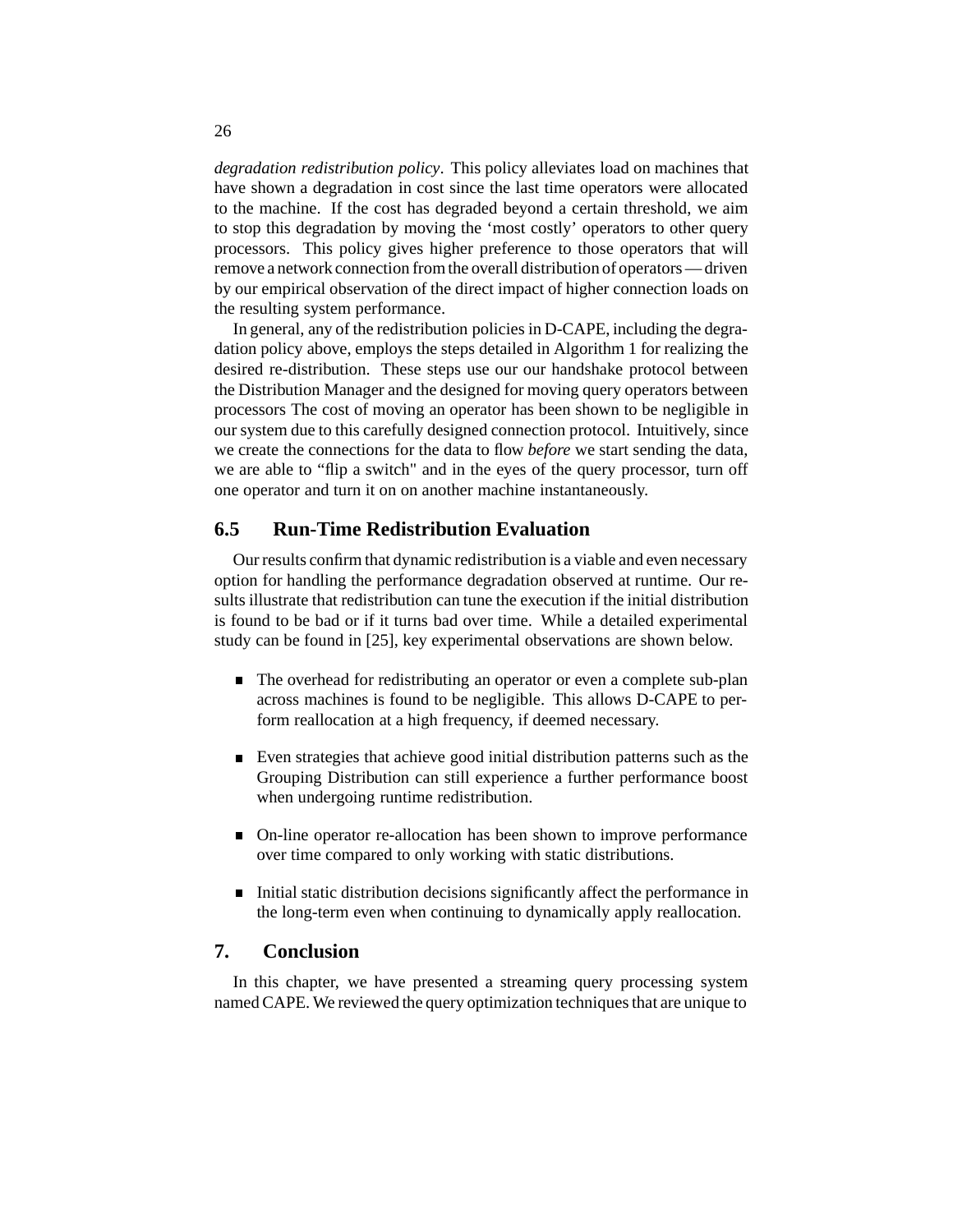CAPE, including the heterogeneous-grained adaptation framework and constraintexploiting techniques. The adaptation technologies we illustrated include the adaptive operator execution logic, self-healing adaptive operator scheduling, runtime query plan re-optimization and migration, and self-adjusting query plan distribution across machines. CAPE employs these technologies to effectively evaluate continuous queries in highly dynamic streaming environments.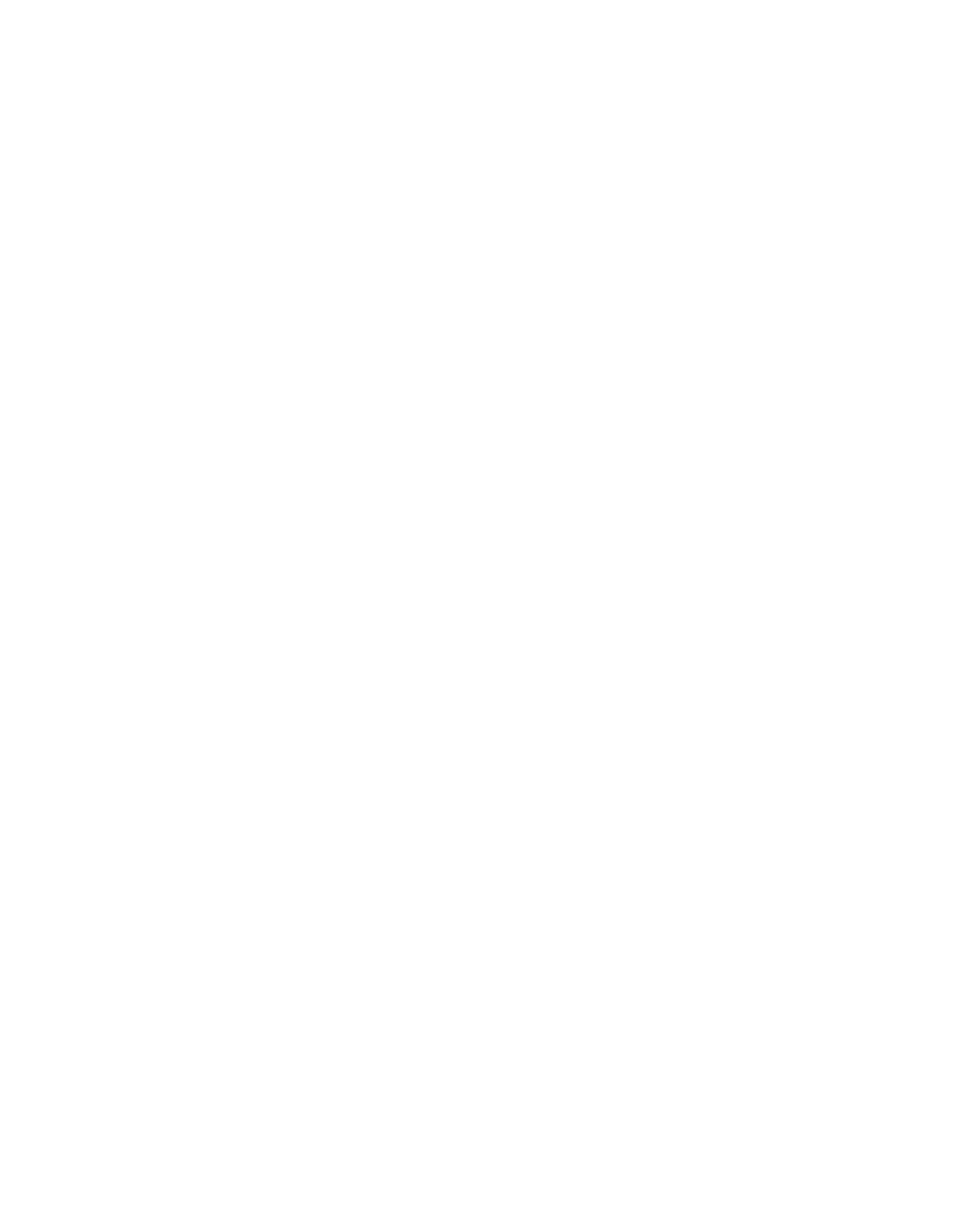# **References**

- [1] D. Abadi, D. Carney, U. Cetintemel, M. Cherniack, C. Convey, S. Lee, M. Stonebraker, N. Tatbul, and S. Zdonik. Aurora: A new model and architecture for data stream management. *VLDB Journal*, 12(2):120–139, August 2003.
- [2] A. Arasu, S. Babu, and J. Widom. CQL: A language for continuous queries over streams and relations. In *DBPL*, pages 1–19, Sep 2003.
- [3] B. Babcock, S. Babu, R. Motwani, and M. Datar. Chain: operator scheduling for memory minimization in data stream systems. In *ACM SIGMOD*, pages 253–264, 2003.
- [4] S. Babu and J. Widom. Exploiting k-constraints to reduce memory overhead in continuous queries over data streams. *ACM Transactions on Database Systems*, 39(3), Sep 2004.
- [5] D. Carney, U. Cetintemel, M. Cherniack, C. Convey, S. Lee, G. Seidman, M. Stonebraker, N. Tatbul, and S. Zdonik. Monitoring streams - a new class of data management applications. In *VLDB*, pages 215–226, August 2002.
- [6] S. Chandrasekaran, O. Cooper, A. Deshpande, M. Franklin, J. Hellerstein, W. Hong, S. Krishnamurthy, S. Madden, V. Raman, F. Reiss, and M. Shah. TelegraphCQ: Continuous dataflow processing for an uncertain world. In *CIDR*, pages 269–280, Jan 2003.
- [7] M. Cherniack, H. Balakrishnan, M. Balazinska, D. Carney, U. Cetintemel, Y. Xing, and S. Zdonik. Scalable distributed stream processing. In *CIDR*, 2003.
- [8] D. Carney and U. Cetintemel and A. Rasin et al. Operator scheduling in a data stream manager. In *VLDB*, pages 838–849, 2003.
- [9] A. Dan and D. Towsley. An approximate analysis of the lru and fifo buffer replacement schemes. In *ACM SIGMETRICS*, pages 143–152, 1990.
- [10] D. J. DeWitt and J. Gray. Parallel database systems: The future of high performance database systems. *Communications of the ACM*, 35(6):85–98, 1992.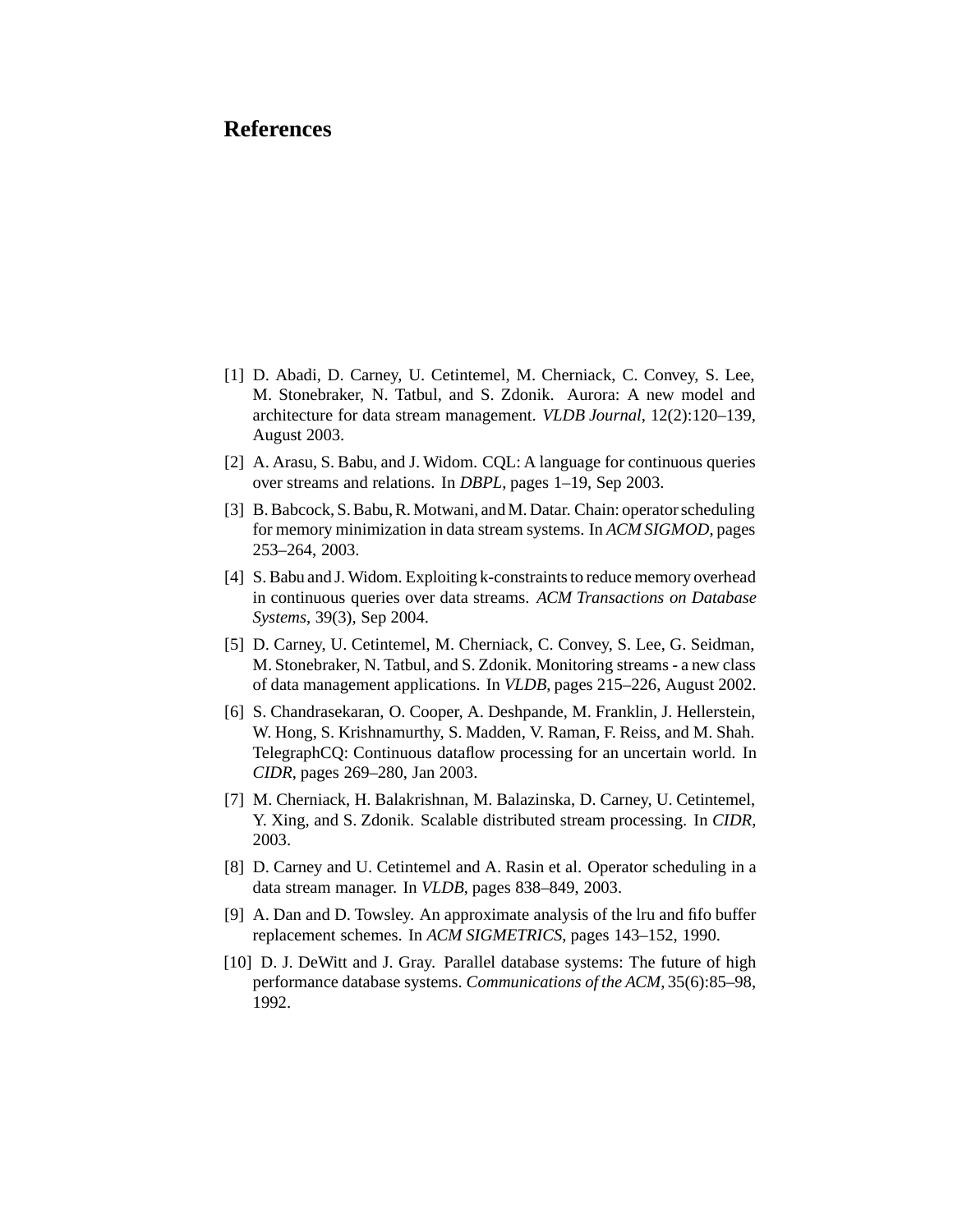- [11] L. Ding, N. Mehta, E. A. Rundensteiner, and G. T. Heineman. Joining punctuated streams. In *EDBT*, pages 587–604, March 2004.
- [12] L. Ding, E. A. Rundensteiner, and G. T. Heineman. MJoin: A metadataaware stream join operator. In *DEBS*, June 2003.
- [13] L. Golab and M. T. Ozsu. Processing sliding window multi-joins in continuous queries over data streams. In *VLDB*, pages 500–511, Sep 2003.
- [14] P. Haas and J. Hellerstein. Ripple joins for online aggregation. In *ACM SIGMOD*, pages 287–298, June 1999.
- [15] M. A. Hammad, M. J. Franklin, W. G. Aref, and A. K. Elmagarmid. Scheduling for shared window joins over data streams. In *VLDB*, pages 297–308, Sep 2003.
- [16] J. Kang, J. F. Naughton, and S. D. Viglas. Evaluating window joins over unbounded streams. In *ICDE*, pages 341–352, March 2003.
- [17] S. Madden and M. Franklin. Fjording the stream: An architecture for queries over streaming sensor data. In *ICDE*, pages 555–566, Feb 2002.
- [18] M. Mitchell. *An Introduction to Genetic Algorithms*. MIT Press, 1996.
- [19] M. F. Mokbel, M. Lu, and W. G. Aref. Hash-merge join: A non-blocking join algorithm for producing fast and early join results. In *ICDE*, pages 251–262, Mar/Apr 2004.
- [20] R. Motwani, J. Widom, A. Arasu, B. Babcock, S. Babu, M. Datar, G. Manku, C. Olston, J. Rosenstein, and R. Varma. Query processing, resource management, and approximation in a data stream management system. In *CIDR*, pages 245–256, Jan 2003.
- [21] E. A. Rundensteiner, L. Ding, T. Sutherland, Y. Zhu, B. Pielech, and N. Mehta. Cape: Continuous query engine with heterogeneous-grained adaptivity. In *VLDB Demo*, Aug/Sep 2004, to appear.
- [22] M. A. Shah, J. M. Hellerstein, S. Chandrasekaran, and M. J. Franklin. Flux: An adaptive partitioning operator for continuous query systems. In *ICDE*, pages 25–36, 2003.
- [23] Stanford University. Stream query repository. http://wwwdb.stanford.edu/stream/sqr/, Dec 2002.
- [24] T. Sutherland, B. Pielech, and E. A. Rundensteiner. Adaptive scheduling framework for a continuous query system. Technical Report WPI-CS-TR-04-16, Worcester Polytechnic Institute, April 2004.
- [25] T. Sutherland and E. A. Rundensteiner. D-cape: A self-tuning continuous query plan distribution architecture. Technical Report WPI-CS-TR-04-18, Worcester Polytechnic Institute, July 2004.